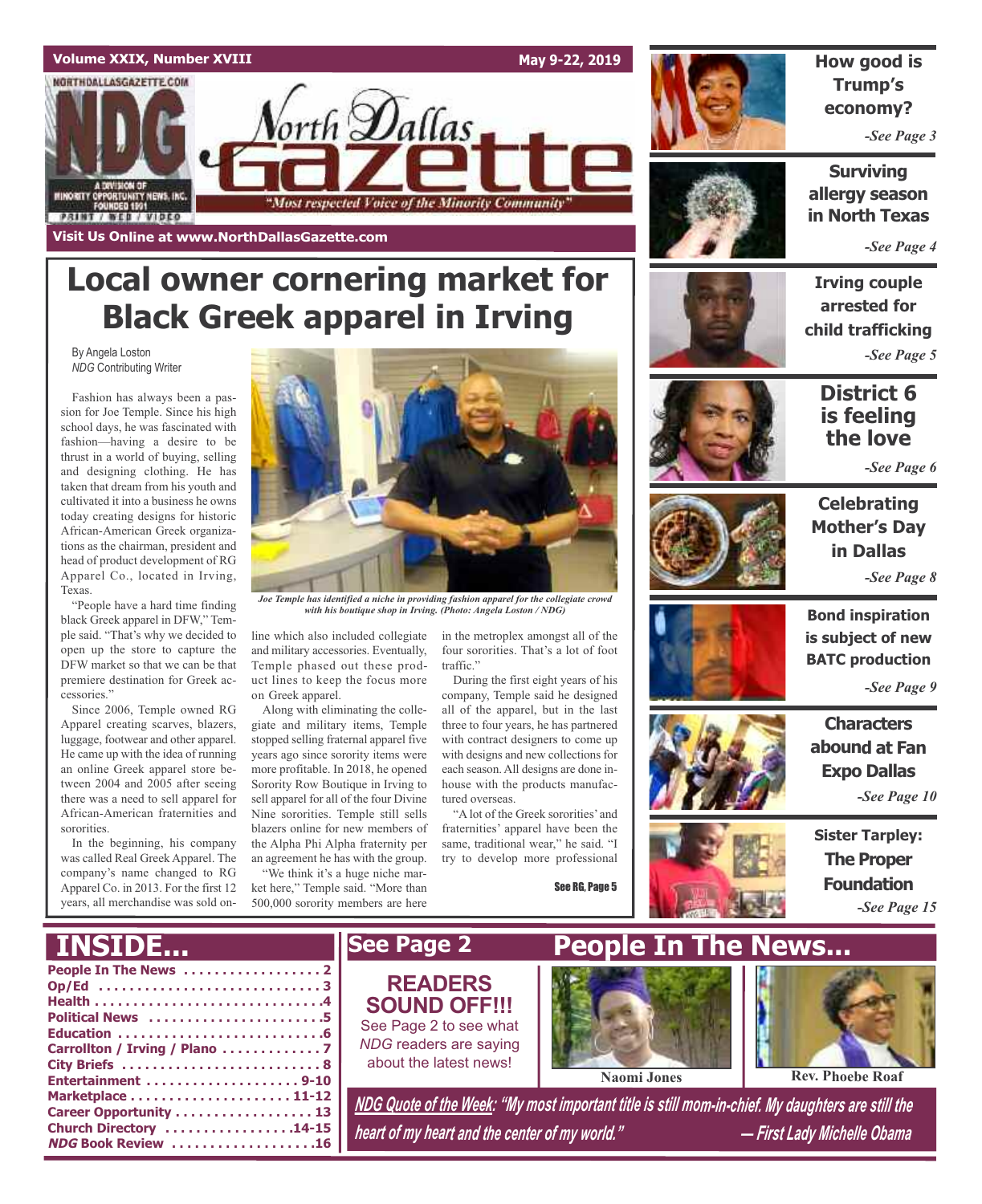### **People in the News www.NorthDallasGazette.com**

## **Naomi Jones**

Deloitte, the Northern Texas PGA (NTPGA) and United Way this week announced seven recipients, including Lincoln High School's Naomi Jones, of this year's Deloitte/NTPGA Fairway to Success scholarships, a program has awarded more than \$1.1 million to local students over the past decade.

Again in 2019, in collaboration with the University of North Texas at Dallas (UNT Dallas), a full, fouryear scholarship to the university was awarded to one deserving student.

Also awarded scholar-

ships were; Aracely Escobar, Yobesh Ogari Okero, Miriam Resendez-Ortiz and Gerrick Walker – each receiving a \$20,000 college scholarship. Another DISD student, Salma Gonzalez, was awarded the UNT Dallas-funded scholarship. "Golf teaches its players

many life lessons, including integrity, humility and patience, and Deloitte is proud of how Fairway to Success has influenced so many students in North Texas. It not only has prepared many for college, but also has given them a chance to develop the disciplines rooted in the sport," said Dan Berner, North Texas managing partner, Deloitte. "We've now topped \$1.1 million in awards, and I know these promising students will be taking away more than just a scholarship."

UNT Dallas President Bob Mong said the university is proud to join the Fairway to Success scholarship program for another year.

"Our growing urban university is built on the belief that everyone should have access to education, and that's what this program is all about," Mong said. "Congratulations to Salma Gonzalez, who will receive a full four-year scholarship to UNTD, and congratulations to all of the scholarship winners from DISD. Thank you to Deloitte and to the Northern Texas PGA Junior Golf Foundation for their commitment to providing youth in our commu-

Established in 2007, the Fairway to Success program annually awards scholarships to students based on academic performance, extracurricular activities, community involvement and financial need. The program covers three DISD high schools – W.W. Samuell, Thomas Jefferson and Lincoln – and includes introducing students to golf and the life lessons of discipline, honor and integrity that are central to the game. During the 2018-2019

school year, more than 223 DISD students took part in a five-week after-school golf program in the fall and spring. They learned the basics of golf from PGA golf professionals, and graduating seniors who qualified by participating in the program had the chance to apply for the scholarships.

Fairway to Success also includes mentorship to support scholarship recipients throughout their college careers. Scholarship recipients interact with Deloitte mentors who share their insights gained from working in a professional services environment. Mentors also help students explore potential career opportunities in the business and STEM-fo-

#### See JONES, Page 15

## **Rev. Phoebe Roaf**

By Dr. Sybil C. Mitchell *The New Tri-State Defender*

"Now, let me get this straight. You are a successful attorney, making a good salary, and you are about to make partner, which will give you even more money," Phoebe Roaf's mother said. "But you want to leave all that, go to seminary for three years with no salary, and pay \$100,000 because you know it's got to be paid for. That's really what you want to do?"

Roaf's mother was incredulous about Roaf's next



career move.

"My mother was just being a mother," said Roaf. "But I told her, "Yes, Mom, that's just what I want to do. It makes me happy. The ministry will make me

happy.' After a while, my mother began to understand and support me in my position."

Roaf's life-changing direction culminated when Bishop Elect Phoebe Roaf became the first female and the first African American elected to lead the Episcopal Diocese of West Tennessee. Her Consecration Service was Saturday, May 4th, at Hope Church.

"This is so exciting because I will be consecrated by my boss. Well, God is my boss, but my earthly boss is the Presiding Bishop of The Episcopal Church, The Most Rev. Michael B.

Bishop Curry is, himself, the first African American to hold the presiding bishop's office."

Curry told *The New Tri-State Defender* that the consecration of Roaf as Bishop of the Episcopal Diocess Of West Tennessee is "a cause for thanksgiving, celebration and hope."

"To be sure, she and the people of West Tennessee are making history as she is the first woman as well as the first African American to hold such a position. But the real history-making moment is the hope," Curry said. "She was not elected because she was a woman or African American, though we rightly give thanks for these gifts she brings.

"She was elected because she is a woman committed to Jesus of Nazareth and His way of love. And that way of love is the way to life for us all, black or white, Anglo or Latino, rich or poor, liberal or conservative, gay or straight, old or young. And that is a sign of hope for our country and our world. That's history!"

At his own installation as the 27th presiding bishop and first African American to lead the 2.5 million-member denomination, Curry urged all Episcopalians to "join the Jesus movement.

He took office in November, 2015 of the predominantly European organization at the Washington National Cathedral in the nation's capital. He told the more than 2,500 congregants who witnessed the historic moment:

"The Holy Spirit has done evangelism and racial reconciliation before in the

#### See ROAF, Page 12

# **NDG Readers Sound Off...**

## **Black history spotlight for Oct. 10: Isaac R. Johnson**

Why is there so little content? This was remarkable are there photos. Any family or other inventions from him?

*-- Kimon Hutchinson*

*(NDG Response: Good questions, we will have to research and share more info in the future. Thank you for asking!)*

### **Ed Gray, NDG Senior Columnist: White Privilege in Justice in Dallas**

It works a lot better if

you have a few extra Benjamins here and there to grease the right palms….and that ain't right either.

But these types of cases show how important it is to take part in "the process" and elect judges that will do what the blind goddess called justice says do as opposed to what often happens at this time. when we throw away one of the most important tools we have – the vote, someone else will pick it up and use it against us. EJECT ALL RACIST JUDGES!!! -*- Anonymous*

**Juneteenth Celebrations in Dallas this weekend**

I would like to volunteer at the festival. Helping with sales, booths or helping artist. Who should I contact?

*-- Anita Malone*

**NDG endorses Rodwaan Saleh for Irving City Council, Place 2**

Whomever wins, I hope we ALL support that individual to do their best and serve the best interests of the city. I hope we can all

agree to that. *-- Delhi Ekambo* via Facebook NDG WOULD NOT

PUBLISH MY COM-MENTS. Vote Allan Meagher *-- Betty Bennett*

*McConnell* via Facebook Why is Jesse "the best?"

Where can I go read facts about all the canadites? *-- Ashlee Chavez* via Facebook

**To share your opinion visit NorthDallasGazette.com**



*For the 411 in the community, go to www.northdallasgazette.com*

¥ If you qualify. \*Fees quoted above are minimum down payment needed to begin processing your case.

Curry," said Roaf. "You remember, he is the one who preached the sermon at the royal wedding of Prince Harry and Meghan Markle. nity with opportunities for education."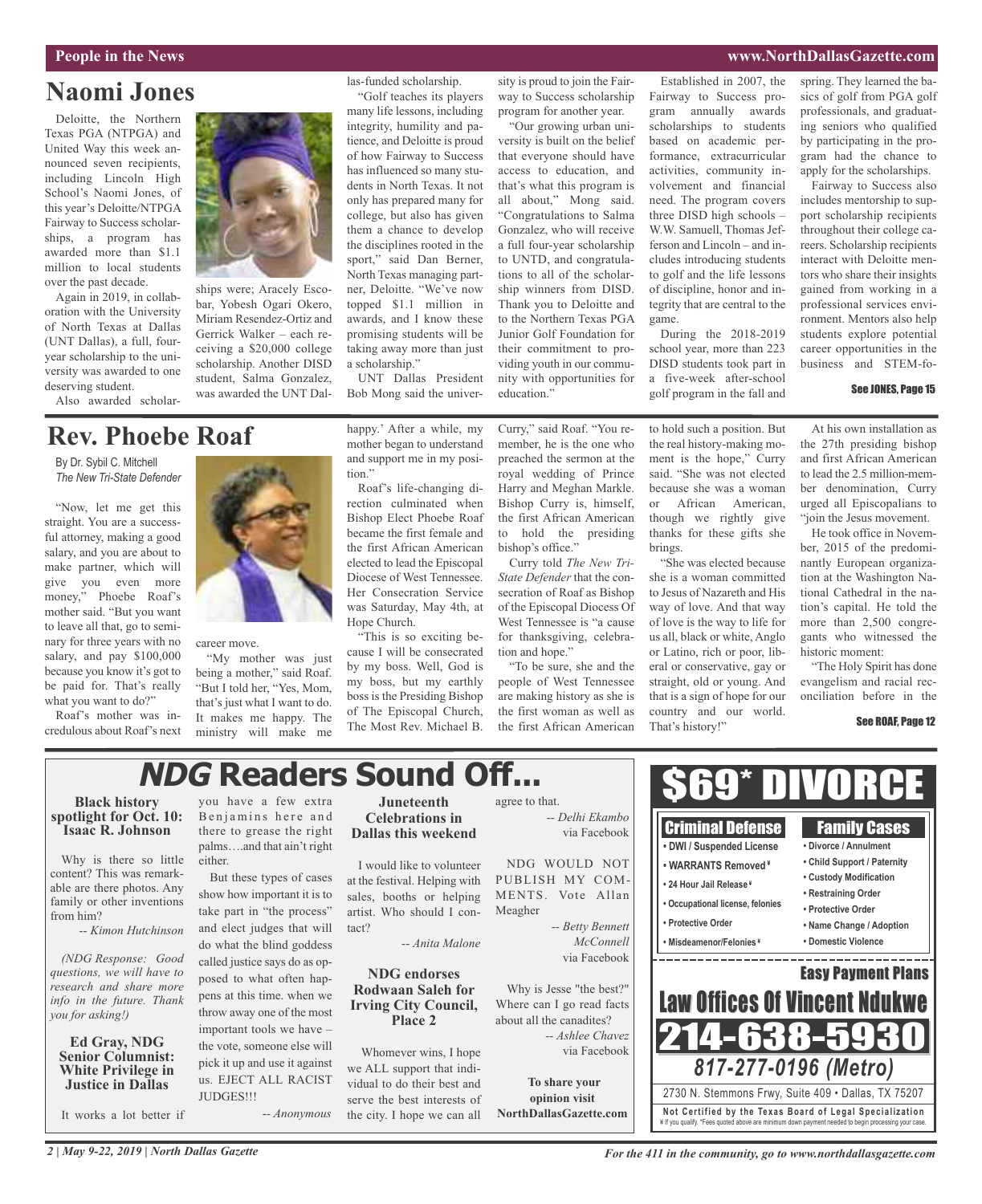### **www.NorthDallasGazette.com Op-Ed**



*"Do what you say you are going to do ... when you say you are going to do it."*

**Publisher's Office:** publisher@northdallasgazette.com

**Sales Department:** marketing@northdallasgazette.com 972-509-9049

**Editorial Department:** editor@northdallasgazette.com

## **Online:**

www.NorthDallasGazette.com www.twitter.com/NDGEditor www.facebook.com/NorthDallasGazette www.pinterest.com/NDallasGazette www.instagram.com/NorthDallasGazette

## STAFF

**Chairman Emeritus** *Jim Bochum 1933 – 2009*

*Shirley Demus Tarpley ("Sister Tarpley") NDG* **Senior Columnist**

**Religious/ Marketing Editor**

*Ed Gray*

**Contributing Writers** *Tiffany Gilbert Jackie Hardy Rachel Hawkins Angela Loston Jacquinette Murphy Dwain Price Terri Schlichenmeyer Nicole Scott David Wilfong*

**Published By** *Minority Opportunity News, Inc.*

> **Editor** *Ruth Ferguson*

**Community Marketing** *Nadina Davis*

**Account Executive**

**Production** *David Wilfong*

*Elle Avery*





*The North Dallas Gazette, formerly Minority Opportunity News, was founded in July 1991, by Mr.Jim Bochum and Mr.Thurman R. Jones. North Dallas Gazette is a wholly owned subsidairy of Minority Opportunity News, Inc.*

# **Critics concerned BB&T and SunTrust merger is a path back to a 'too big to fail' type crisis**

#### By Publishers for Economic Parity

"Trust us," that is what SunTrust CEO William Rogers is asking the American public to do as government officials consider a proposed merger with BB&T Bank. Meanwhile, several leaders are speaking out to raise the alarm regarding the proposed merger. The union of these two banks will reportedly create the sixth largest banking institution in the country.

SunTrust CEO William Rogers, at a public hearing in Charlotte before officials from the Federal Reserve Board and the Federal Deposit Insurance Corporation, argued the two banks do not recklessly participate in complicated deals similar to those of their competitors.

"Some have suggested this transaction will create an institution that's too big," Rogers said. "Let me assure you, in the case of this merger, bigger does not mean riskier. Each company has a conservative risk profile now and will maintain such as a combined entity," according to Rogers. He suggested their merger would lead to more competition.

Meanwhile, Senator Elizabeth Warren is already on record indicating she is not so impressed that the system is working to safeguard the financial industry. Upon the announcement of the deal, Warren, a 2020 presidential candidate, wrote a letter to the Federal Reserve in February, criticizing the agency for routinely approving mergers of this nature. With an 87 percent approval rate, it seems like they are not inclined to deny many mergers. As a result, America could find itself facing a financial crisis like the Great Recession from 10 years ago.

"The board's record of summarily approving mergers raises doubts about whether it will serve as a meaningful check on this consolidation that creates a new too big to fail bank and has the potential to hurt consumers," Warren stated in her letter to Federal Reserve Chair Jerome Powell when the proposed merger was announced

Rep. Maxine Waters, chair of the House Financial Services Committee declared the proposed merger "raises many questions and deserves serious scrutiny from banking regulators, Congress, and the public to determine its impact and whether it would create a public benefit for consumers," according to a report by Politico.

In an earlier report by Publishers for Economic Parity entitled Minorities Listen  $Up - A$  Call to Action, the public was encouraged to register to attend the only two public hearings scheduled before a vote for approval of this merger takes place. The first meeting was in Charlotte onApril 25; and the next meeting is Friday, May 3 at 8:30 a.m., EDT, Federal Reserve Bank of Atlanta, 1000 Peachtree Street N.E., Atlanta, Georgia.

These concerns come up at a time when reports continue from around the country regarding the widening impact of gentrification such as the NYT's report, The Neighborhood is Mostly Black, the Home Buyers are Mostly White. In the deep south reports show Black Mississippians twice as likely to be denied a home loan as whites.

## **How good is Trump's economy?**

By Congresswoman Eddie Bernice Johnson

President Trump, his supporters and those who praise him and his policies are quick to point out that the nation's jobless rate has fallen to 3.6 percent.

My answer to their praise of the president is not so fast! The jobless rate may be low, but one of the reasons for its current state is that many people in our society have stopped looking for employment.

These are the forgotten Americans who have been pushed beyond the margins of oursociety, whose families have not benefited from the Trump tax cuts and whose futures are bleak because of the economic direction that Mr. Trump seems to favor.

The president prefers a course that promotes income inequality and one that leaves the middle class and the poor in economic darkness, forcing them to travel upstream in boats without engines while the rich pass them in luxury liners without any concern for their condition or their futures.

Those who delight in the history of job growth since President Trump was elected need to be reminded that job growth has been on a record incline for the past eight years, dating back to the time when President Obama and his team of advisors led our

nation.

So, the Trump supporters need not be so quick in suggesting that the president pulled a rabbit out of his hat. In fact, job growth was occurring when the current president was the host of a reality television show.

One of the things that are not emphasized by the president when he talks about the nation's economy isthat jobs in retail are taking a beating, they are consistently falling.

They continue to decline because people are more likely to pay for food and shelter before they go on shopping binges. They simply do not have the extra cash, and their credit cards are over their limits.

The reality is that if you are extraordinarily wealthy in Trump's world, the economic direction and policies of this administration are great for you!

But if you are one of the forgotten people, which consist of the vast majority of the American public, you are an afterthought, if that. Your economic realities are simply not a concern for this administration.

Yes, the jobless rate is low under this administration. But the compassion rate is even lower.And only when the latter is corrected, will the jobless rate will soar!

*Congresswoman Johnson represents the 30th Congressional District of Texas.*

**NDG endorses Carolyn King Arnold in her upcoming runoff race for the District 4 seat on the Dallas City Council. Election Day is June 8, with early voting running running from May 28 to June 4.**



**Arnold**

For the 411 in the community, go to www.northdallasgazette.com May 9-22, 2019 | North Dallas Gazette | 3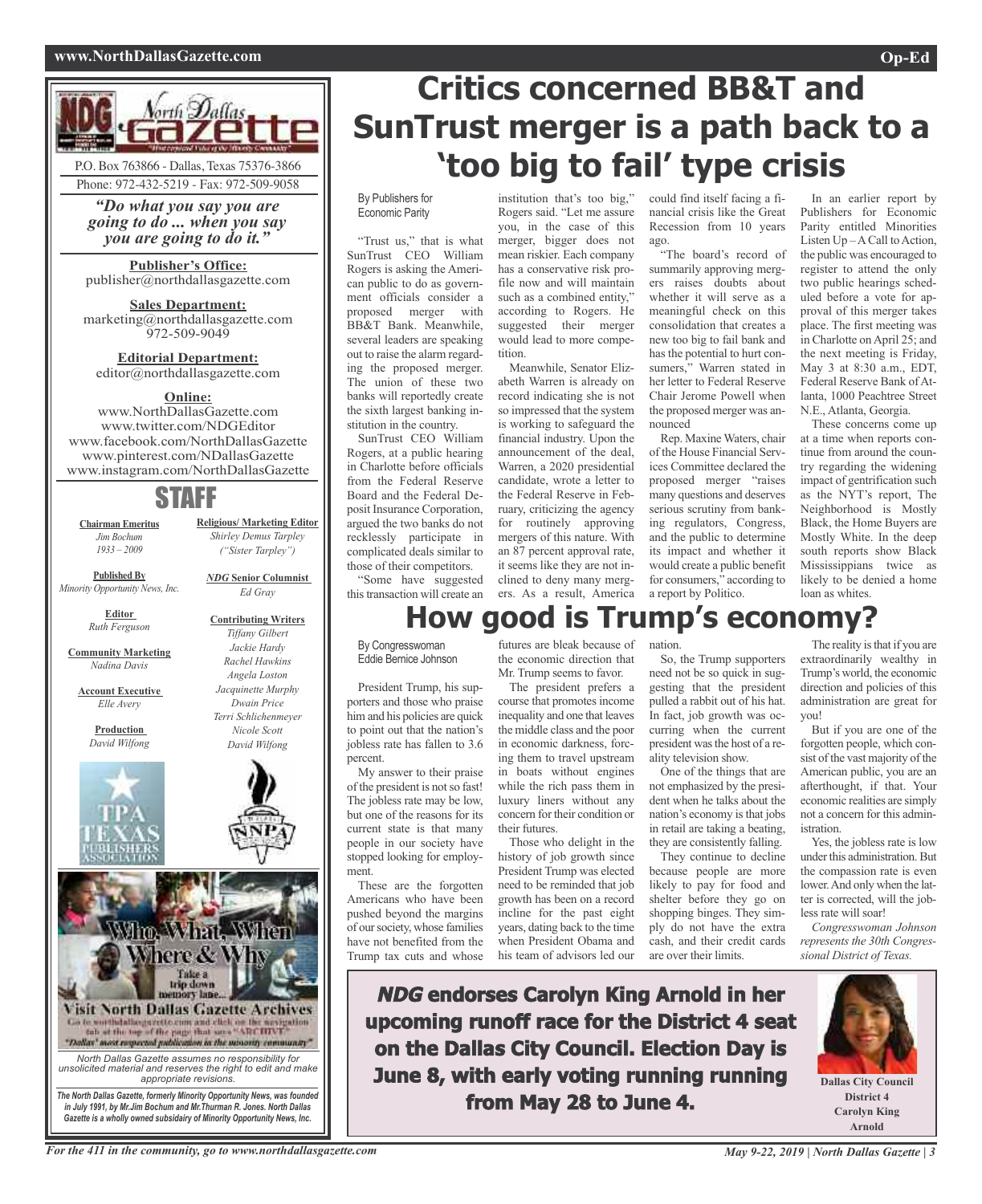# **Tips for surviving allergy season in North Texas**

## By Dr. Sarah E. Laibstain

Springtime is in full swing, which means allergy season is here! May is recognized as National Asthma and Allergy Awareness Month to coincide with the peak season of reported symptoms. In the U.S. alone, more than 26 million people experience symptoms related to asthma.

Additionally, 50 million Americans are affected by a variety of allergies including food, skin, pollen, and more. Both conditions are common causes of missed school and work days. The Asthma and Allergy Foundation of America sponsors



this awareness month to educate and motivate the public to take preventative action with their healthcare providers.

Allergies and asthma often occur in tandem, asthe

same substances are known to trigger both. Some of the most common triggers include pollen, dust, and dander. When the body mistakenly identifies one of these harmless substances as a

threat, an allergic reaction is triggered. In most cases, this manifests as congestion, itchy eyes, or skin irritation. When an allergic reaction advances to affect the lungs and airways, asthma symptoms are likely to occur.

Asthma can become life threatening when symptoms worsen and cause constriction of airways, otherwise known as an asthma attack. Other symptoms of an asthma attack may include

wheezing, rapid breathing, chest tightening, and anxiety. If you exhibit these symptoms, call 911 immediately. Family history of allergies or asthma are factors for development of these conditions.

It is recommended that you consult with your family physician to discuss a treatment plan to minimize your allergy and asthma triggers. Suggested steps can include limiting outdoor activity during early morning hours when levels are the highest. Limiting exposure to respiratory irritants such as smoke, keeping your home clean, regularly changing indoor filters, and avoiding leaving windows and doors open can also help reduce flare-ups.

Although there is no cure for asthma or allergies, taking preventative steps can greatly improve a person's

quality of life and eliminate the need for medical intervention. Knowing what triggers your symptoms and limiting exposure to these factors are the best measures one can take. It is also important to understand that symptoms can evolve over time, so regular check-ins with your physician are recommended to adjust treatment plans accordingly.

*Dr. Sarah E. Laibstain is a general family medicine practitioner at Family Medicine Associates of Texas in Carrollton. She thoroughly enjoys improving the health and lives of individuals ranging from young children to adulthood.*

# **Reproductive Justice organizations express dismay over Hyde Amendment status**

*Coley*

*Christine / Unsplash*

WASHINGTON (NNPA) — Recently, the House Appropriations Committee marked up its Labor, Health and Human Services, Education and Related Agencies spending bill for Fiscal Year 2020. This watershed spending bill reflects several progressive policies that matter to women of color. For the first time in more than 20 years, it includes funding to study gun violence and maternal mortality prevention. It removes funding for abstinence-only education and increases funding levels for comprehensive, medically accurate sexual education and for the Title X Family Planning program that is a lifeline to communities living with low-incomes.

However, once again the bill fell short of eliminating the oppressive Hyde Amendment — sending a clear message to poor women, who are predominately women of color, that they have no right to health care coverage for abortion services.

Under the collaborative Intersections of Our Lives, the leaders of national women of color Reproductive Justice organizations re-



Intersections of Our Lives calls on our champions in Congress to raise their voices in opposition to the dra*conian Hyde Amendment. (Photo: iStockphoto / NNPA)*

leased the following statements expressing dismay that the Hyde Amendment was added to the bill:

"Women of color voted to give Democrats control of the House of Representatives because we wanted change. We are watching how that majority votes and we want our legislators to hear us. Now is the time for new Members to take bold action against policies like Hyde that are harmful and deeply personal to the ability of women of color to make decisions about their own bodies," said Marcela Howell, president and founder of In Our Own Voice: National Black Women's Reproductive Justice Agenda.

"It's 2019. How much longer do women of color have to wait for basic equity? How can it be that we still do not have enough political will from Members of Congress to say that women with less means are no less deserving of the freedom to make decisions about their bodies and their health with dignity and self-determination?" said Jessica González-Rojas, executive director of the National Latina Institute for Reproductive Health

"It is high time that members of Congress truly hear that women of color deserve full agency in our ability to determine the course of our

lives, our families, and our communities regardless of our means. We will not stand quietly in the face of Congress permitting outdated laws that were put in place to control women of color in our decision making," said Sung Yeon Choimorrow, executive director of the National Asian Pacific American Women's Forum.

Intersections of Our Lives calls on our champions in Congress to raise their voices in opposition to the draconian Hyde Amendment.

Intersections of Our Lives is a collaborative of National Asian Pacific American Women's Forum (NA-

PAWF), In Our Own Voice: National Black Women's Reproductive Justice Agenda (In Our Own Voice), and the National Latina Institute for Reproductive Health (NLIRH), three women-of-color led national reproductive justice organizations with both federal and statewide presence.

The collaborative has released new polling data that demonstrates the growing power of Black, Latina, Asian American and Pacific Islander women voters and their collective opposition to policies that reduce their ability to determine whether, when, and how to have and parent children.

Sixty-two percent of women of color voters say they will be watching their elected officials in Congress more closely compared to previous elections.

## **CASH TODAY!!!** Fair Price Offer For Oil and/or Gas Royalty Small "NET" Revenue Interest **No Matter How Small** Fax Information To: 972-509-9058 Call: 972-432-5219 (Leave Message) Friail: inquiries1909@gmail.com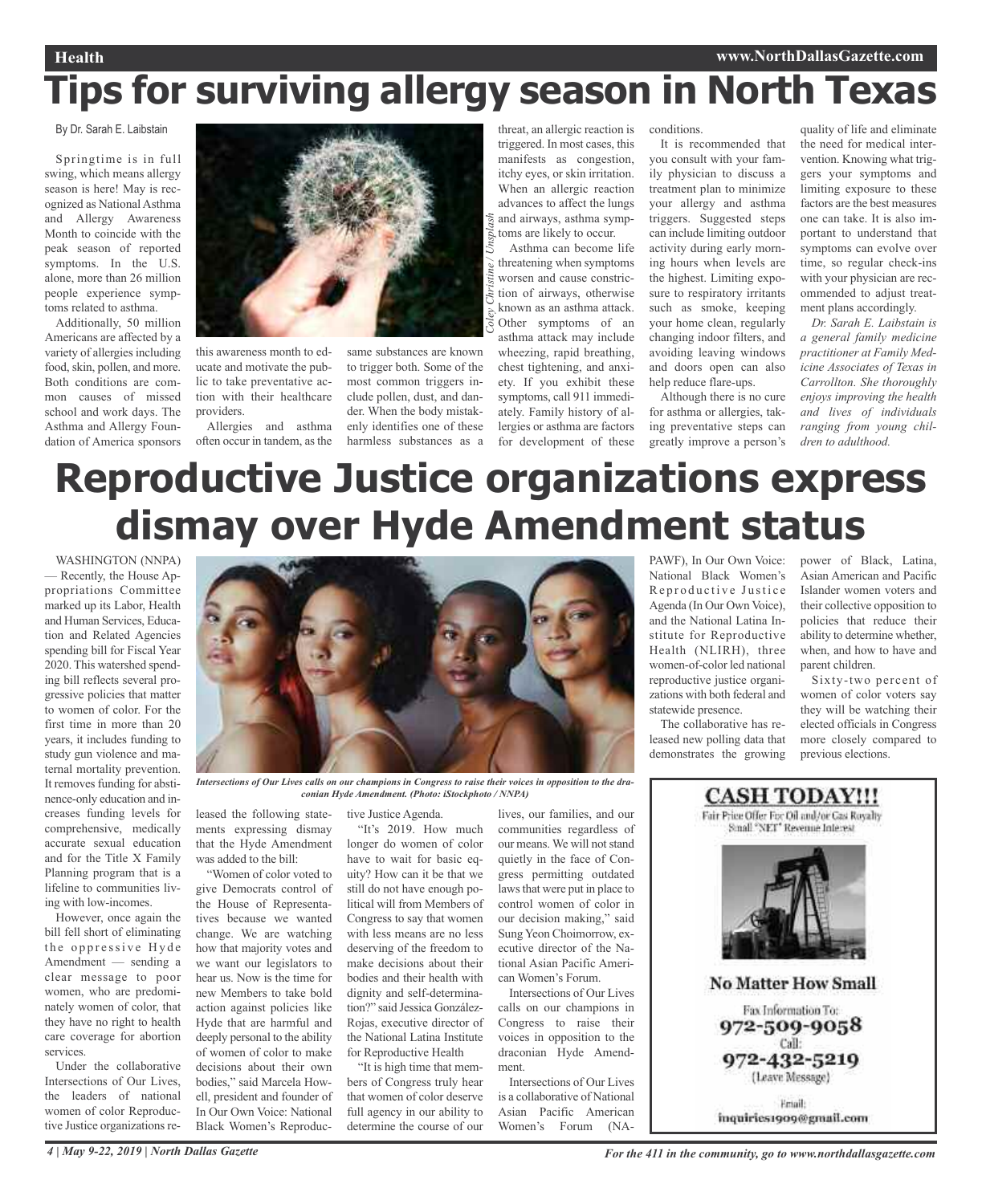## **Irving police arrest couple for trafficking a child and compelling prostitution**

By Ruth Ferguson *NDG* Editor

The Irving Police Department announced the arrest of two suspects on May 7 for trafficking a child and compelling prostitution of a 15-year-old child they were able to rescue.

The victim's mother was last seen by her mother on April 19 near her home in a neighboring city. Using information provided by the victim's mother who was monitoring her daughter's email account, it was deter-



*minique Parks (right) are facing child trafficking charges and other charges following their arrests by Irving Police. (Images: Irving Police Department)*

mined she was in Irving. According to the police, the same account was used to open an account to solicit sex. The police identified the location and rescued the teen.

"The mother, being diligent, was monitoring the account. She also found an account being using to essentially to solicit sex," Irving Police Officer David Dickinson stated when reached by phone.

Destiny Hansford, 20 years-old, was arrested along with 29-year-old Dominique Parks and charged with trafficking a child and compelling prostitution. Parks was also charged with sexual assault of a child and promotion of child pornography.

During their investigation, the police identified websites used to advertise sexual services to customers. Meanwhile, they were moving the victim to various motel rooms.

**Advice for parents to protect their kids online**

"We are seeing what seems like an increase in human trafficking," Dickinson shared, but indicated they do not have specific stats at this time. He noted, in several of these cases law enforcement is seeing similar patterns in the way these young kids are being groomed via social media. Dickinson said those with bad intentions are taking advantage of attention seeking youth who share a lot of details about themselves. The predators also take advantage of the emotional upheaval teenagers often experience.

The police want to stress the importance of parents being aware of their child's

online usage and presence. "Someone promising

love, friendship seduces

them out of the safety of their home and they are made to do all kinds of horrible acts," Dickinson warned. He advised parents know their children's online screen names and passwords.

**Community**

He also stressed how important it is for them to have the names and phone numbers of the friends of their children. He suggested having their parent's info as well. This information becomes critical in the event a child is missing.

## **Dallas Animal Services awarded \$200k at Innovation Showdown**

Dallas Animal Services (DAS) competed in the thirdannual Innovation Showdown on Wednesday, April 17, and received a \$200,000 investment in its cutting-edge customer service application, the Dallas90 Shelter Service System (D90SSS). The award will go towards funding the development and implementation of this lifesaving application. Once developed and fine-tuned, DAS plans to share the application with shelters across the country, allowing them to customize it for their needs and increase their ability to save



**lives** 

"We are incredibly honored that so many experts in our field recognized the value of our concept and trust DAS to bring that concept to fruition," said Ed Jamison, Director of Dallas Animal Services. "We believe that the Dallas90 Shelter Service System will help DAS, and shelters across the country, eliminate the need to euthanasia adoptable animals for space."

The D90SSS is designed to streamline and improve customer service in the Dallas Animal Services shelter by providing indoor building navigation, the ability to request help from a customer service representative with the push of a button, adoption queue systems, customer service video chat, advanced pet searching, and more.

"DAS exceeded a 90% live release rate for the first time in its history in December

and we have continued to exceed that rate every month since; however, we don't believe it is currently sustainable," said Jamison. "The D90SSS will make that 90% rate sustainable because it will help us increase the number of adoptions by providing top-notch customer service to each person who visits us."

The third annual Innovation Showdown, a collaborative project from the Petco Foundation, The Jackson Galaxy Project and the nation's top animal welfare organizations that seeks to spark creative solutions by

encouraging and investing in lifesaving innovation to reduce the number of animals euthanized in the U.S. Each participating investing organization contributed \$50,000 in lifesaving funds for a total of \$450,000 available to invest in the award-winning ideas.

"The Innovation Showdown shows how thinking out of the box in animal welfare to solve problems is another way to help us become a life-saving nation," said Susanne Kogut, the Petco Foundation president. "The nation's top animal welfare or-

ganizations coming together to provide insight, guidance and ultimately investments to launch these ideas is instrumental to their success."

The Innovation Showdown, created in 2017 by the Petco Foundation and The Jackson Galaxy Project, is modeled after the critically acclaimed "Shark Tank" for entrepreneurs, but with one major difference. The Innovation Showdown's ultimate goal is not a financial return on investment, but a lifesaving return on investment to save the lives of more animals in need.

## **DART takes delivery of 41 new buses to add to service fleet**

The addition of new buses to their existing fleet will help make it easier for Dallas Area Rapid Transit (DART) to make planned service changes later this summer.

DART plans to focus "New Flyer" buses on peak schedule adjustments by

wear, more practical prod-

**RG,** continued from Page <sup>1</sup>

To keep abreast of the latest styles, Temple said he travels overseas to Italy and France frequently to see what styles will be in for the upcoming year since Europe sets the trend for what's to come to America in the next year or so. He also attends "The Magic Show," a fashion show

ucts."

straightening out, simplifying and improving access on several routes in and around Dallas beginningAugust 12. The 41 new CNG-fueled

buses are each 40-ft. long. To date, thirteen New Flyer XN-40 buses have been delivered from St. Cloud, Minnesota, with an additional

that's held in Las Vegas, to see what industry designers will deem as fashionable in the fall during its spring show and what will be popular next spring during the show's fall showcase. Lastly, he works with a team of contract designers who can give him insight on next season's latest fashions since they also work for

three arriving weekly.

New bus features that commuters will appreciate are the USB ports located at 33 of the seats that will allow them to charge their electronic devices while riding, larger interior InfoTransit monitors, vinyl upholstery on the seats and flush-

"We like to consider ourselves trendsetters," Temple said. "We design our own things that we think are going to be a huge success. We take lots of chances on first-to-market things that

Most of his customer base are graduate chapter members with 70 percent of them between 35 and 55 years old. Core products for Temple's store include blazers, button-

we create in-house."

Besides a cleaner, smoother, quieter ride and sleeker appearance, DART operators will have a barrier door shield and a sliding window, automatic passenger counters and a new onboard battery management system.

up shirts, scarves and luggage—his most popular item. This summer, sororitythemed jewelry will be added to the Sorority Row Boutique collection for cus-

"We have a brick and mortar store where our customers can touch and feel our merchandise," Temple said. "If you want to try on a blazer or a shoe, you can do

tomers.

so at our store."

mounted tinted windows.



Getting the word out about RG Apparel Inc. has been easy for Temple thanks to social media and the Internet. He said advertising on Google has led to his store's success, and a presence on both Facebook and Instagram have helped to garner him exposure for his business.

In the next three to four months, Temple said he plans to add 1,000 square

feet to Sorority Row Boutique's 1,300 square-foot space. He also is eyeing the possibility of opening six to seven stores across the country in the future. To learn more about Sorority Row Boutique or RG Apparel, please visit rgapparel.com or call 214-441-3414.

"We welcome everyone to come to Sorority Row and enjoy the shopping experience," Temple said.

*For the 411 in the community, go to www.northdallasgazette.com*

high-end brands.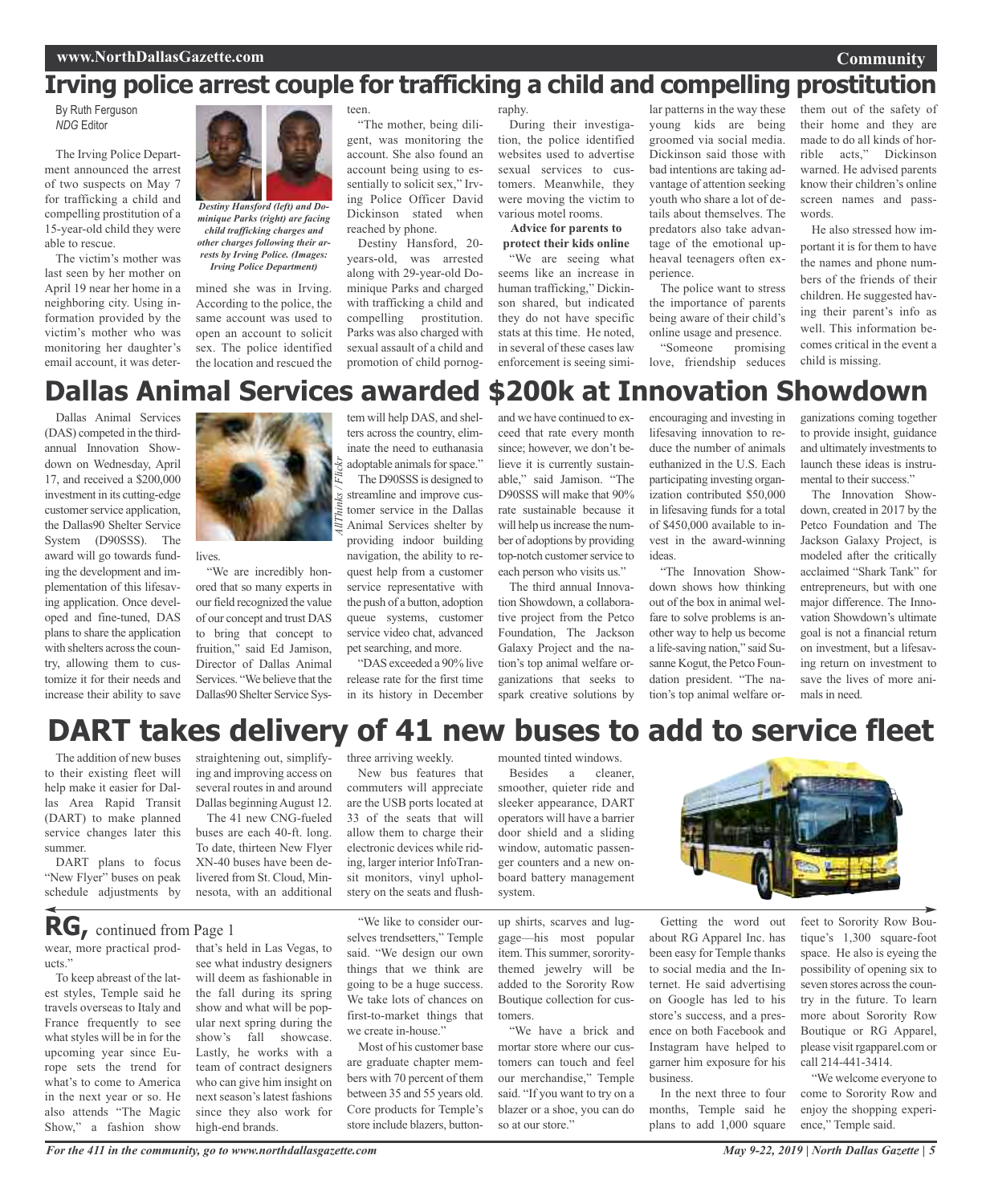

As the school year winds down, the month of May is a time to give a nod to the wins and grins that reward the yearlong hard work and tenacious efforts of students, faculty and staff.

At the recent Counselor of the Year ceremony, Thomas Tolbert Elementary School was recognized as a Lone Star Award Winner. This award is given to schools whose counselors

exhibit excellence in advocacy, leadership, collaboration and systemic change as supported by the American School Counselor Association (ASCA) National Model. Congratulations to Rashunda Mendy, counselor at Tolbert elementary, for outstanding service . I'm grateful to have counselors of such caliber supporting District 6 schools.

#### **Christmas came early for students at Barbara Jordan Elementary School**

Shoes That Fit, a national nonprofit children's charity that provides children with new athletic shoes, partnered with the Bosse Companies to donate more than 120 pairs of shoes and socks to help students at Barbara Jordan Elementary School.

**District 6 is feeling the love**

Students beamed with excitement as they opened their boxes to find athletic sneakers of all colors and styles. Many immediately began to dance, wearing big smiles on their faces.

I echo the sentiments of Lucy Hopkins, principal at Jordan elementary, as she expressed gratitude saying, "We want our students to be ready for success without any reservations when they come to school. Having

business members who are willing to come in and make sure these kids have shoes they are proud to wear and properly fit is the most rewarding thing." It is indeed rewarding because access to basic necessities can impact a student's ability to learn. And I'm committed to the work of ensuring that every student in District 6 has access to what he or she needs to succeed in our schools.

**And the love keeps on coming…** Students at Adelle Turner Elementary School and William H. Atwell Middle School have more technology at their fingertips thanks to a generous donation from Conn's Home Plus. The home appliance chain donated 30 laptop computers to each campus as part of their "Technology Caravan" program. The program is designed to encourage students to make it happen in their lives, on and

off the field.

Dallas Cowboys Safety, Kavon Frazier, took part in the in the donation event, inspiring students to make the best of every opportunity to learn and grow. Turner and Atwell are two of four Dallas ISD schools to receive the laptop donation, impacting over 2600 students.

LET US HEAR FROM YOU! **Send stories and suggestions to editor@northdallasgazette.com For advertising quote print or web opportunity@northdallasgazette.com**

## **Cutting Edge Youth Summit helps students look forward to success**

Bright and early on a Saturday morning, 300 students, parents, teachers, and community leaders attended the Cutting Edge Youth Summit at Southern Methodist University, Cox School of Business on April 13. Participants included not only local North Texans, but they traveled from South Texas, Oklahoma, and Tennessee. Throughout the event, participants contributed to interactive sessions and engaged in powerful discussions.

In 1963, James Baldwin gave a speech entitled, "Talk to Teachers" describing the experiences of black students in America. Although Baldwin's speech is more than 50 years old, the relevancy of his message holds true to the experiences of minority students today. They must achieve excellence in their educational institutions, professional careers, and social lives while navigating in a white world.

Dr. Candice Bledsoe, the founder of the Cutting Edge Youth Summit and executive director of the Action Research Center, developed the conference in 2011. The Summit is designed to help students become both college and career ready through seminars focused on academic, civic responsibility, physical and mental health, plus leadership



*NDG Senior Columnist Ed Gray, pictured with his daughter Brittanie Gray, was one of the guest speakers at the Cutting Edge Youth Summit. (Courtesy photo)*

skills.

Many local leaders also shared visions for their communities during the various sessions. These workshops allowed experts to discuss methods to foster community collaboration and support minority children. Community leaders included: Yolonda Blue Horse, community activist, K.C. Fox, media executive, Brittnae Gray, counseling intern, Professor Giovanni Dortch, University of Memphis, Quinn McGowan, CEO of Legends PRESS, Kai Stansberry, VP of

United NationsAssociation-Dallas Chapter, Emma Chalott of North Texas Dream Team, Sonya Goode, Director of Dallas Rape and Crisis Center, and Soraya Roco, Deputy Director, Office of Texas State Representative Terry Meza.

SMU Alums shared their inspirational journeys during students sessions. Panelists included:

• Ed Gray, *North Dallas Gazette* Senior Columnist, WFAA political contributor, and SMU Graduate Liberal See SUMMIT, Page 9



*For the 411 in the community, go to www.northdallasgazette.com*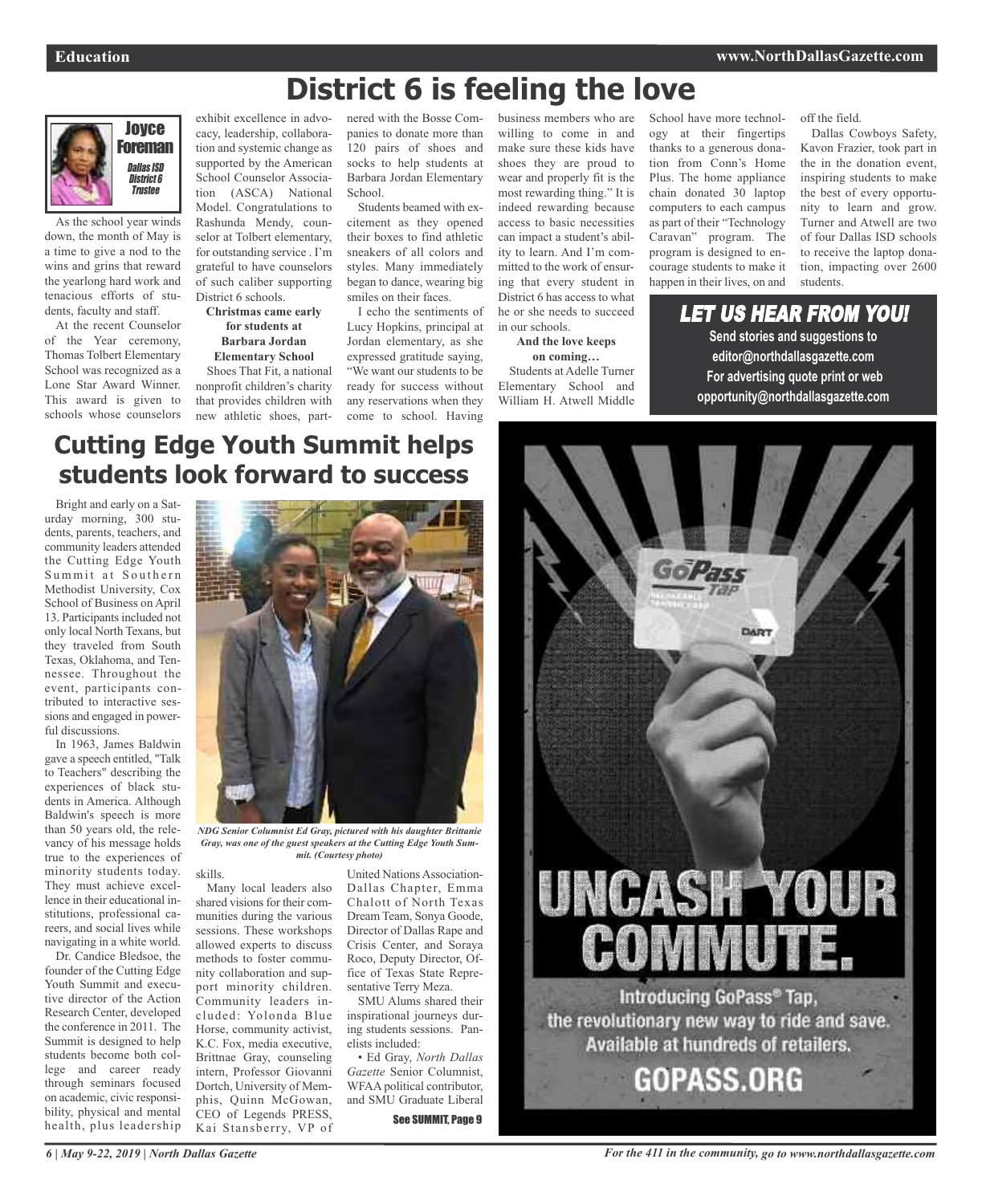## **Dale Hansen selected as keynote speaker for FinServ Expo**

The Council for Inclusion Tuesday, June 4. in Financial Services (CIFS) announces Dallas-based media luminary, Dale Hansen, as a keynote speaker at its upcoming 2019 National Financial Services Expo (FinServ Expo). Hansen is slated to speak

"Dale Hansen has a track record of bravely addressing the bold topics of our day, and has shown consistent support of Diversity & Inclusion causes," said John Darden, CIFS Board President. "We are excited to have his

unique brand of intellect and influence as our 2019 Fin-Serv Expo keynote speaker."

The 2019 National Financial Services Expo (FinServ Expo,) June 3-5 in Irving, TX, was created to help the financial services industry attract, retain and sustain an inclusive workforce, increase access to small businesses promote transformative technology initiatives and educate the public about financial processes, products and services. The expo theme this year is Illuminating the Path to the Future=AAI (Access.

Automation. Inclusion.) This event will bring together all the players in finance — from housing and insurance to banking and wealth management, to experience sessions led by national influencers and top-



ranked business leaders. *Dale Hansen (Courtesy photo)*

# **Dallas Black community and police seek common ground to reduce incidents of police lethal force**

By Lawana Harrell Porter *NDG* Guest Contributor

Sometimes a conversation between adversaries can mark the start of a healing process.

That hope fueled a recent community forum between Dallas police and members of the black community about alternatives to police use of deadly force in confrontations between police and black people, especially individuals with mental disabilities. The forum was held in council chambers at Dallas City Hall and was organized by the Dallas Alumnae Chapter of Delta Sigma Theta Sorority, Inc. in cooperation with the Dallas Police Department and city of Dallas Mayor Pro Tem Casey Thomas.

Forum inspired by report about force against mentally disabled

Forum moderator Demetria McCain opened the conversation with a compelling question, "Can I trust my life and the lives of my loved ones to this or any other police department across the country?" Her statement went on to express community fears about aggressive policing and police use of lethal force against young people and those with mental disabilities.

The issue is documented in a 2016 report by the Ruderman Family Foundation concluding that people with disabilities were one-third to one-half of those killed by law enforcement officers between 2013 and 2015 even when their hands were



*Dallas Police Chief Renee Hall at recent Police Community Conversation Forum (Courtesy Photo)*

raised in surrender. The report details multiple instances of police fatal shootings of individuals with autism, schizophrenia and other disabilities, and criticizes media coverage for failing to connect the violence and disability. At its national meeting, the sorority approved a resolution calling for police departments to reduce violent confrontations with disabled people. The resolution led to the Dallas forum, Lethal Force: Last Resort – A Community Conversation. **Speakers framed con-**

## **cerns about safety and al-**

**ternatives to force** Featured speakers detailed community concerns and possible alternatives to police use of deadly force. The panel included Texas Senator Royce West, Friendship West Baptist Church Pastor Frederick Haynes, Mothers Against Police Brutality founder Sara Mokuria, attorney

Cheryl Wattley and police officers Sgt. Anthony Greer, SC Bobby Parrott, Sgt. Raymario Sanchez and Sgt. Jennifer Wells.

Rev. Haynes suggested that violent enforcement methods are an outdated hold-over from a time when police forces were used to maintain the system of slavery. Calling for more indepth sensitivity training, Haynes said before officers receive guns, they should be required to serve community internships to learn about and develop trust with those they serve.

Citing the waste of human potential when young people are killed by police Sara Mokuria said, "We need to broaden the conversation about public safety beyond comply or die, increase police training in the use of de-escalation tactics, and eliminate use of deadly force against fleeing suspects."

Mokuria, who said she

and a sibling witnessed police kill her mentally-disturbed father when they were children, said police are not equipped to respond appropriately in situations involving people with mental disabilities. "It's too much," she said, "to ask an officer to be a first responder and a mental health professional. Let's have trained professionals respond to those situations."

In his comments, Sen. West expressed the complexity of the deadly force debate. "Like all of us, police officers have families who are concerned that they return home at the end of the day," he said. But given citizens' concerns about excessive use of deadly force, West said there is a move in many cities to pass legislation to limit when police can use deadly force.

**Police: At work on**

#### **multiple alternatives to lethal force**

Dallas Police Chief Renee Hall and a trio of officers discussed actions police are taking to reduce use of deadly force. Hall stressed the importance of positive police-community relations and affirmed that under her leadership the department is actively working to balance protection of citizens with less use of deadly force. Asked about efforts to weed out racists and extremists on the force, she said, like other employers, the department is limited in how deeply it can screen applicants, but she said the department conducts background checks and reviews candidates'social media profiles before hiring.

Officer Bobby Parrott who works with recruits in the department's training

academy said all officers undergo sensitivity training and instruction in a variety of non-lethal defensive tactics. He said the department's training emphasizes time and distance, a practice that encourages officers to avoid confronting suspects when possible until more officers arrive on scene to provide support that may improve outcomes. Officers are also trained to talk with people to try to resolve issues and avoid confrontations, but Parrott admitted communication skills are not as well developed as they might be in the 18- to 21-year-olds who are the majority of police recruits.

Regarding police use of non-lethal options, Sgt. Anthony Greer said police officers are trained to employ Tasers, pepper balls, mace and other tools to control vi-See POLICE, Page 8

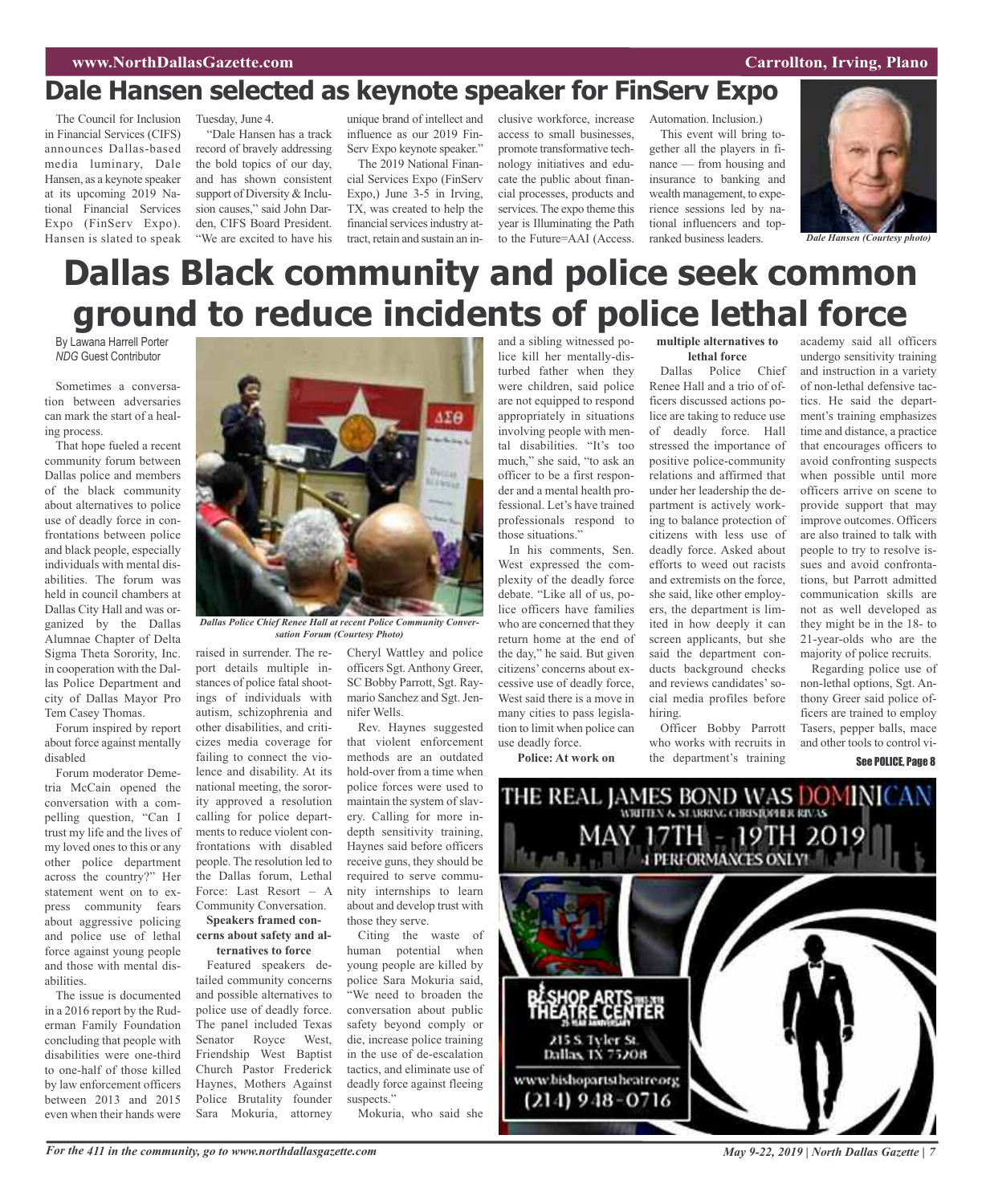## **City Briefs**

### **Arlington**

Don't miss **Ka aBoo Texas: Sting / Killers / Kid Rock / Pitbull** from May 10 to May 12, at the AT&T Stadium. This music festival comes to North Texas by way of San Diego, where it started in 2015. Organizers partnered with the Dallas Cowboys to bring what's billed as a luxury music, comedy and culinary "experience" to from the beach to the landlocked AT&T Stadium in Arlington. Stages for artists and cooking demonstrations and VIP amenities, such as a Las Vegas-style pool, will be set up in the parking lots surround the football stadium. The lineup for this threeday event includes music by Sting, the Killers, Kid Rock, Pitbull, Ms. Lauryn Hill, Lynyrd Skynyrd, Pitbull, Little Big Town, Ludacris, the Avett Brothers, the Dip and a special guest "to be announced." To purchase tickets visit www.itslivewired.com.

#### **Carrollton**

The **Mother's Day Concert** will be held on May 11,

from  $5$  p.m. to  $7$  p.m. at A.W. Perry Homestead Museum, in Carrollton. Celebrate Mother's Day with family and friends on the Museum grounds and beautiful Pearl Perry Gravley Park while listening to the New Horizons Dixie Swing Band play from the front porch of the historic home. They will have your toes tapping and the kids dancing. Bring a picnic basket, blankets, and lawn chairs. Free ice cream and lemonade will be served. Children can make a card and an oldfashioned handmade gift for mom.

#### **Dallas**

The **2019 AT&T Byron Nelson** will return from May 9 to May 12, at Trinity Forest Golf Course, in Dallas. Hosted by the Salesmanship Club of Dallas, the Bryon Nelson is one of North Texas' biggest sports attractions and most anticipated social events of the spring. Among this year's confirmed players are defending champ Aaron Wise, Jordan Spieth, Colleyville's Ryan Palmer and former

Cowboys quarterback Tony Romo who has accepted a sponsor's exemption to play as an amateur. Now in its second year at the Trinity Forest Golf Club, Byron Nelson fans can find some of the most popular venues from years past including the air-conditioned Pavilion, Kids Zone and the Grey Goose 19th Hole. Daily grounds tickets are available for \$45, with upgraded options beginning at \$125. Tickets include complimentary shuttles from remote parking lots to the tournament's main entrance. For tickets visit www.attbyronnelson.org

Explore **Main Street Garden Day** on May 10, from 10 a.m. to 8 p.m. at Main Street Garden, in Dallas. Celebrate the recent Dog Run and Children's Playground renovations and new café operator Hot Off The Press Dallas. The Day will include fun-filled, family-oriented entertainment including a ribbon-cutting, pet adoptions, a Puppy Kissing Booth presented by The Dallas Morning News,



performers from PULSE Dallas and The Office of Cultural Affairs, a fitness class, skyline tours, and more.

The **JCC Bagel Run** will be held on May12, from 8 a.m. to 10:30 a.m. at Aaron Family Jewish Community Center of Dallas, in Dallas. The Jewish Community Center of Dallas presents the 33rd annual Bagel Run, a true Mother's Day tradition. Choose between 10K, 5K and Kids K, with awards given by age. The run is followed by a delicious bagel buffet including schmears and fresh fruit, and fresh flowers for moms. All runners get a cool t-shirt as well. Register early for the best rates. Information provided by the venue. For more information visit www.jccdallas.org.

### **www.NorthDallasGazette.com**

Don't miss the **DFW South Asian Film Festival** from May 16 to May 19, at AMC Village on the Parkway 9, in Dallas. The fifth annual DFW South Asian Film Festival, presented by Toyota, will feature one world premiere, two North American premieres, one U.S. premiere, 14 Texas premieres and three Dallas premieres. The four-day movie event will take place at various locations including Victory Park, Addison and the Design District, and feature 21 shorts, documentaries and feature films, Q&A sessions with attending filmmakers/actors and nightly after-parties for festival-goers. To purchase tickets visit

son on the historic grounds of the Heritage Farmstead Museum in Plano. Proceeds support Heritage Farmstead Museum's mission of preserving and celebrating agricultural history in North Texas. The evening includes a welcome reception with cocktails by Deep Eddy Vodka, Texas wines and craft beers. Dinner will be served buffet style and guests can participate in fun games of Heads or Tails and Chicken Poop Bingo. For tickets visit www.heritagefarmstead.org.

The first annual **Legacy Jazz Festival** hosted by the Braswell HS Band will take place May 11, from 9 a.m. to 9 p.m. at Legacy Food Hall, in Plano. Eventgoers can expect to hear performances by area middle school and high school jazz bands, as well as a show by jazz icon Freddie Jones and Grammy-nominated drummer Ray "Quasi" Nelson. This event is free, for more information visit www.visitplano.com.

# **Mother's Day celebration ideas in Dallas**

By Ruth Ferguson *NDG* Editor

Mom's deserve much more than one day, but the second Sunday in May is the one day we set aside to celebrate Mama. After you buy her a new dress, new perfume and join her for church services, here are five suggestions on how you can celebrate the most important woman in your life.

Instead of just getting her nails and hair done, take mom to stretch out. **Kika**

## **POLICE,** continued from Page <sup>7</sup>

olent offenders. Greer said the department encourages officers to consider using less lethal options whenever possible to reduce injuries to officers and the public, however he said the decision of which option to use in a confrontation involves

*Kika Stretch Studios is offering a free session to those who pre-regis-*

*ter or attend the grand opening. (Courtesy photo)*

**Stretch Studios** new location is the home for The Kika Method, which is a

a judgment call by the offi-

Police acknowledge that responding to calls involving individuals with mental health issues is a serious enforcement challenge. To decrease the odds of these situations turning violent, the

cer on the scene.

form of passive stretching in which an external force exerts upon the limb to

department is testing a pilot program that sends a special team to calls involving people with mental illness. The Right Care team is composed of a police officer, paramedic and mental health professional. Care team officer Sgt. Jennifer Wells said the team responds to sensitive calls in

move it into the new position. The address is 3090 Olive Street (inside of the new WeWork) and guest of their grand opening on Saturday May 10 from 11:30 a.m. to 1 p.m. can receive one free 45 minute session scheduled for later. The offer is available to those who book online before May 11. Visit kikastretchstudios.com/dallas-tx/

After you has stretched out, instead of sitting down at crowded restaurant, just swing by one of the two **Fajita Pete's** locations and get

unmarked vehicles and can perform mental health evaluations, supply meds, and provide a variety of social service resources to individuals and families. To date, she said results are positive. The team has not only developed positive relationships with disabled people and their families but has



www.dfwsaff.com.

**Plano** Support the **Friends of the Farmstead Dinner and Concert** featuring Jamie Lin Wilson on May 10, at Heritage Farmstead Museum, in Plano. Enjoy dinner and an open-air concert by Texas music singersongwriter Jamie Lin Wil-

*from Fajita Pete's. (Image: Pedro Mora from Fajita Pete's)*

dinner for four or six. Located at 6090 Campbell

freed up other officers by responding to the repeat calls police often receive from boarding houses and residences of mentally disabled people.

#### **Discussions are to continue**

Following a robust Q&A session, participants left the forum knowing more about

Road in Dallas and 1008 W. Hebron Parkway in Carrollton, the family packs are served with mixed chicken & beef fajitas, all the fixings, queso and guacamole. Details at fajitapetes.com.

Dining at Five Sixty by Wolfgang Puck is like being on top of the world as you look out from Reunion Tower. They offering a Mother's Day Brunch which starts with Crispy Shrimp and Lobster Spring Rolls served with a honey

#### See MOTHER, Page 10

the challenges facing police and having had a chance to express their concerns directly to police. The sorority and city officials have promised follow-up exchanges to keep the policecommunity conversation going in hopes of realizing better relations and less strife and loss of life.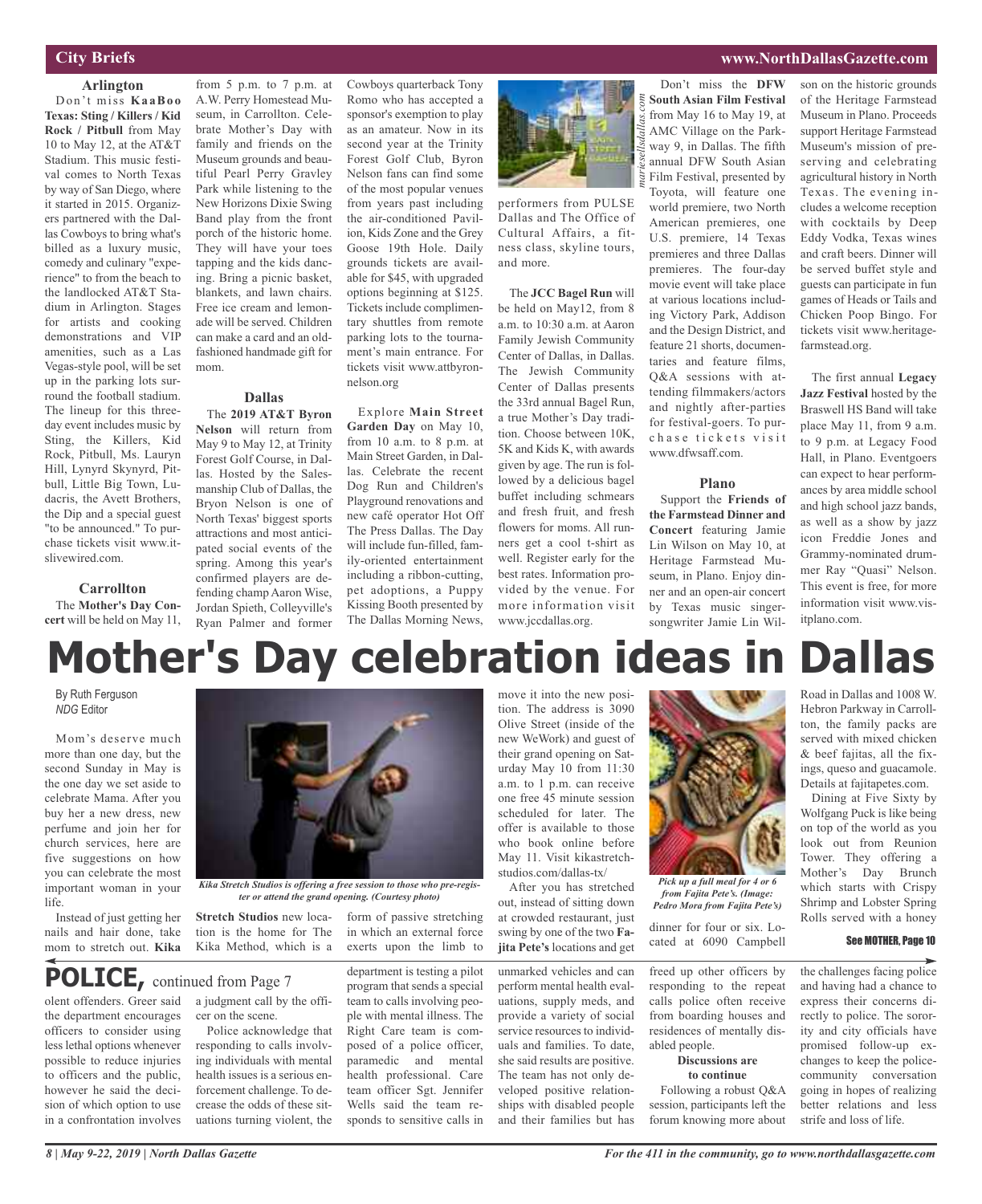## **www.NorthDallasGazette.com Entertainment**

## **The Real James Bond was Dominican premieres at Bishop Arts Theatre Centre**

The Bishop Arts Theatre Center (BATC), Oak Cliff's multicultural and multidiscipline center for the arts, and DNAWORKS present The Real James Bond…Was Dominican, written and performed by Christopher Rivas, and developed with and directed by Daniel Banks. The regional premiere of this original theatre piece runs May 16 through May 19.

What happens when a James Bond-obsessed Do-



minican boy in Queens (who won't go anywhere without his nerf gun) finds

## **SUMMIT,** continued from Page <sup>6</sup>

Studies Doctoral Student, • Emmanuel Obi, Esq.,

• John Kalkanli, SMU Graduate Liberal Studies Doctoral,

•Ana Rodriguez, Director of SMU Cox Latino Leadership Initiative, and

• Alicia Rameriz-Serrato, CEO & Founder of Primos

Mentoring. "We know that diversity strengthens communities and corporations alike, and we know that those communities and corporations look to Cox to continue providing a diverse talent pool for their workforce. We are

committed to creating a

LEGACYTEXAS.

classroom that reflects socioeconomic, sexual, gender, racial and ethnic diversity," Steven Denson, Director of Cox Diversity Initiatives, stated.

out that the real James Bond was Dominican? This is a true story about Porfirio Rubirosa, Ian Fleming's inspiration for Bond, and a young Dominican actor-tobe – whose discovery of "Rubi" shakes his very foundation. Set to a live percussion score and immersive projections, The Real James Bond…Was Dominican is a young man's guide to love, sex, color, codeswitching, white-washing, success, fake-it-till-you-

Renato del los Santos, Executive Director of LULAC National Educational Service Centers, Inc.- Dallas, served as the keynote speaker. He encourmake-it, and the roller coaster of finding one's true self.

In 2010, Christopher Rivas's friend sent him a Vanity Fair article that would change his life forever. It was about Dominican diplomat, sportsman, and playboy Porfirio Rubirosa, twice the richest man in the world, best friends with everyone, and the man on whom James Bond was based….

"This blew my mind be-

aged students to connect with mentors to build a network of support. The SMU Society of Women Engineers led the Global STEAM (Science Engineering,Arts and Math) Session. Student innovators were recognized for utilizing their

businesses to address social issues. Taylor Neely is Cedar Hill High School stution."

watching so much TV, so much Bond, and superheroes and everything in between, I never saw someone who looked like me, or like my father or like the people I love—and if I did, they were selling drugs, or mowing lawns," Rivas explained. "Where was my father and other people I love? So here I am obsessed with this white hero who it turns out isn't even white. Imagine how different my life would

cause, as a kid who grew up

dent and the CEO of Be Different. Her T-shirt business displays images of women of color with natural hair. Edsel Dureus, Jr., Bishop Dunne Catholic High School student, was recognized for his presentation, "Gentrification Eradica-

Members of the Cutting Edge Youth Summit team have been if instead of needing to prove that I have a voice and a story worth telling, I would have had my own hero, a brown hero who looked like me."

Following every performance, DNA WORKS Founder and the show's director Daniel Banks will host a Community Storytelling Circle with the audience to engage the community in further conversation on the richness of our individual stories.

expressed excitement about the upcoming, new digital framework.

"We look forward to continuing to support our students, parents, teachers, and community leaders with innovative technology. We understand that it takes a village to raise a child," Dr. Bledsoe said.

# Maximum Checking

## No monthly fees or minimums. No kidding.

## $\bullet$  Earn up to 1.00% APY<sup>2</sup>

- Free ATMs worldwide<sup>3</sup>
- Cash back rewards<sup>4</sup>

Open Maximum Checking online at LegacyTexas.com/Maximum or stop by your nearest LegacyTexas banking center.

(1) \$190 minimum opening deposit required. Bank requirements to maintain Maximum Checking; you mant receive a monthly recurring ACH direct deposit OR use Bill Pay in make at least ONE monthly bill payment that posts before month end. If requirements are not met, account may be converted in Free Checking. One account per primary owner, (3) APY = Annual Percentage Yeeld. Rates current as<br>of March 29, 2019 and sub Online Banking AND ase your LegacyTexas debit card at least 15 times per month for parchases that POST before month end. if all requirements are met, account pays 1,00% APY on balances \$0 to \$24,999. and 0.25% APY on all balances \$25,000 and over. If requirements are NGT met, rate is 0.01% APY. (3) LegacyTexas will not charge an ATM fee and will refund foes charged by ATM owners. Foreign ATM<br>free and refunds will appea MINUIR FDIC



*NDG Entertainment Ticket Giveaway!!! Visit us on Facebook to win tickets to the the hottest events in Dallas/Fort Worth!!!!*

*Do you have an upcoming event? Contact NDG Entertainment at marketing@northdallasgazette.com*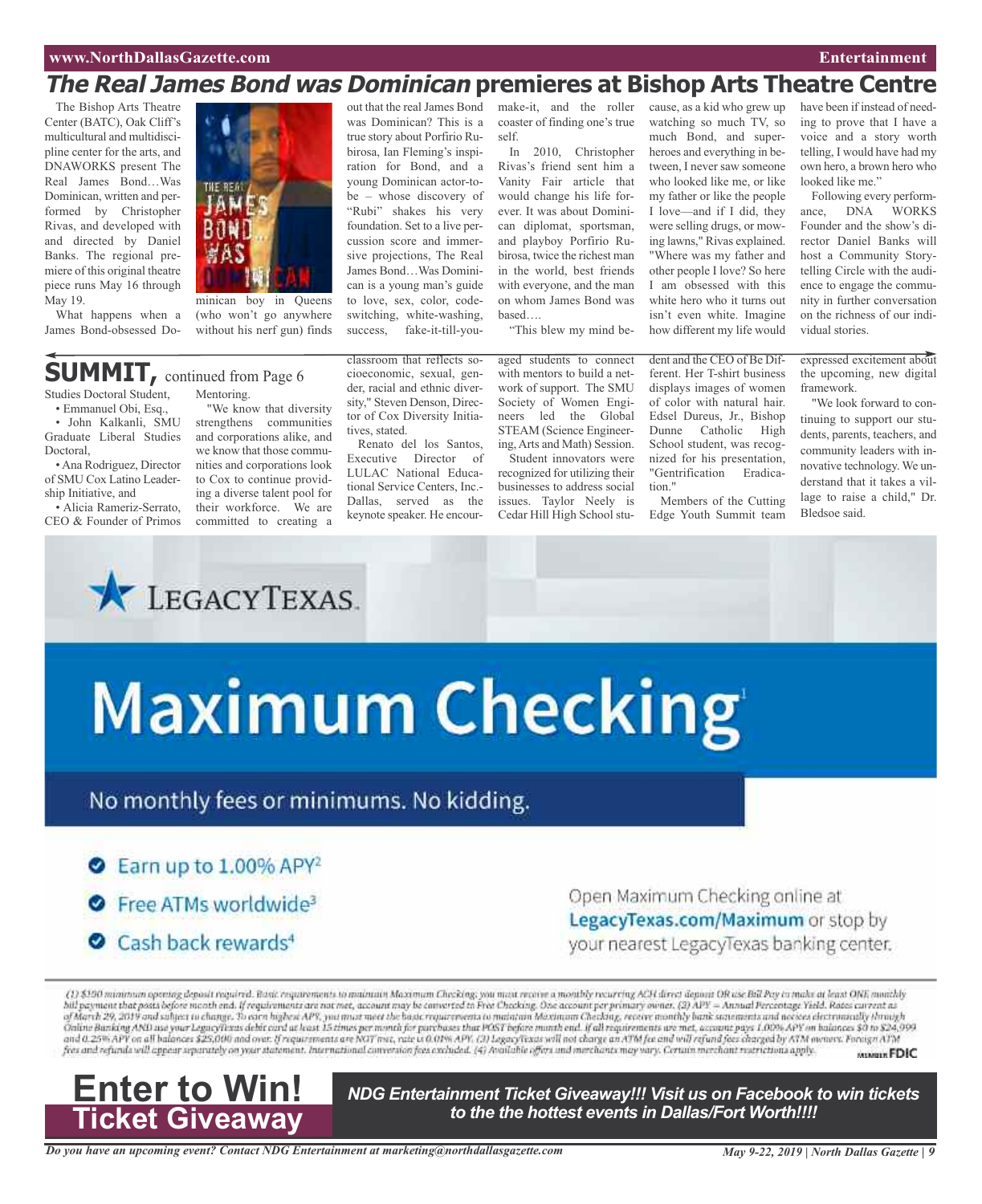# **Characters abound at Fan Expo Dallas**

By Kendall Dolo

Fan Expo Dallas is a convention for both young and old alike. The three-day event held at the Kay Bailey Hutchison Convention Center and featured thousands of attendees from all walks of life. With a myriad of activities and booths, appealing to anyone from casual enthusiasts to dedicated fans seeking to geek out on their interests.

The most substantial part fans look forward to the most, perhaps, is the celebrity encounters. Voice actors, talent, artists, and creators from franchises, such as Back to the Future and Stephen King's It, participate in panels and photo ops as a



way to connect to their supporters.

The convention also fea-shirts, stickers, art, and local tured what they call an Artist's Alley featuring t-



*Fan Expo includes many Q&A sessions (above) and a wildly-dressed cadre of fantasy enthusiasts (at left) who come out in droves. (Photos: Madison Dolo / NDG)*

art available for sale. Downstairs, if you're craving a change in pace, they offered an area explicitly made for quiet time. Here you can cool off from the hustle and bustle of the event and play a few rounds of Dungeons and Dragons or relax and play

checkers and such. Featured here as well, are family areas, full of content that is child-friendly and adapted for those taking care of little ones. Throughout the day you'll see people dressed in what is called cosplay. Fans spend copious hours months

in advance making elaborate costumes depicted after their favorite characters.

Additionally, there are meetups made for those cosplaying from the same fandom- such as Disney or Netflix's hit original, The Umbrella Academy. Dallas Fan Expo creates a safe space for interests dubbed as "geek culture" and cultivated them to be an unmatched experience. To be in a place full of like-minded people, who are simultaneously living in the same moment is a rare occurrence in today's society. Not only do you meet new people, but it is truly an event that hardcore fans or casual viewers can genuinely and safely enjoy.

# **NDG Entertainment Guide: Celebrate Mother's Day, enjoy the AT&T Byron Nelson, and explore the Lanterns in the Garden in DFW**

Since Mother's Day is fending champ Aaron Wise, coming up, many people are looking for things to do this weekend. Well, we have colorful lights in the Fort Worth garden, the annual AT&T Byron Nelson in Dallas, concerts and more!

The **2019 AT&T Byron Nelson** will return from May 9 to May 12, at Trinity Forest Golf Course, in Dallas. Hosted by the Salesmanship Club of Dallas, the Bryon Nelson is one of North Texas' biggest sports attractions and most anticipated social events of the spring. Among this year's confirmed players are deJordan Spieth, Colleyville's Ryan Palmer and former Cowboys quarterback Tony Romo who has accepted a sponsor's exemption to play as an amateur. Now in its second year at the Trinity Forest Golf Club, Byron Nelson fans can find some of the most popular venues from years past including the air-conditioned Pavilion, Kids Zone and the Grey Goose 19th Hole. Daily grounds tickets are available for \$45, with upgraded options beginning at \$125. Tickets include complimentary shuttles from remote parking lots to the tournament's main entrance. For tickets visit www.attbyronnelson.org

View the **Lanterns in the Garden** from May 9 to May 12, at at Fort Worth Botanic Garden, in Fort Worth. Lantern festivals are a central part of Chinese culture that dates back thousands of years. Join us as this ancient tradition comes to the Fort Worth Botanic Garden; featuring lanterns crafted from silk, wire, and steel and an evening filled with fun, food and adventure. This event offers visitors the opportunity to experience an event rarely

Chocolate Mousse Pops. The price ranges from \$51- \$58. Reservations are required, call 214-741-5560



staged outside of Asia. \$18, Lil Wayne announced \$8 for ages 3-15, free for children 2 and younger

**BLINK-182 And Lil Wayne** tickets will go on sale on Friday, May 10, at 12 p.m. at LiveNation.com. Multi-platinum, award winning artists blink-182 and

they'll be hitting the road together for the first time ever on a co-headlining tour across North America this summer. Special guest Neck Deep will join on all dates. Produced by Live Nation,

See GUIDE, Page 11

**Gdesotore** DeSata Raiss & Receiving DESDTO RMPHITHEATER FOOD DRI Go Canes

# **MOTHER,** continued from Page <sup>8</sup>

ten-spice dipping sauce; Avocado Toast, topped with a yuzu avocado mousse, marinated tomatoes and Thai basil; or a Warm Spinach Salad. For the second Dad can enjoy the Five Sixty "Steak and Eggs" with grilled beef filet, poached egg, caviar hollandaise, watercress, and truffle vinaigrette; while Mom decides if she wants "Maryland style" Crab Cake; Maitake Mushroom Quiche with black truffles; or Korean Fried "Chicken and Waf-

fles." Save room for desert and select Rhubarb-Ginger Cheesecake or Five-Spice

or wolfgangpuck.com. *Wolf Gang Puck is serving Korean Chicken and Waffles and Avocado*

*Toast at Mother's Day Brunch (Courtesy Photo)*

*10 | May 9-22, 2019 | North Dallas Gazette*

*Do you have an upcoming event? Contact NDG Entertainment at marketing@northdallasgazette.com*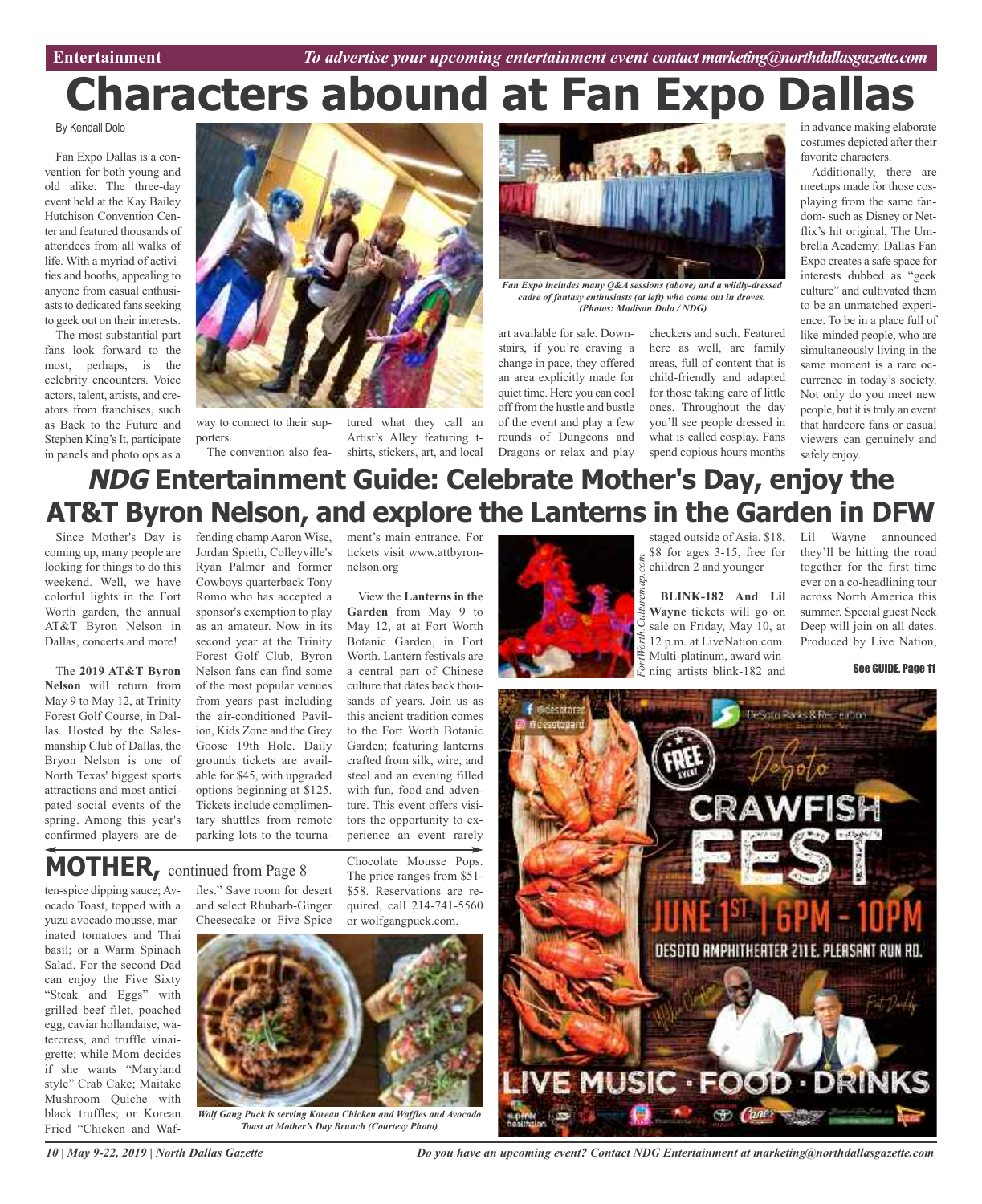## **Marketplace**

# **Score a workplace win with these 5 traits of successful athletes**

When Tiger Woods thrilled the sports world by winning The Masters golf tournament, many golf experts and fans viewed his triumph as inspirational.

After all, the 43-year-old Woods demonstrated not just athletic skills, but also mental strength that allowed him to overcome declining physical prowess and years of adversity that included a sex scandal, divorce and numerous back and knee surgeries.

For high-performing athletes, that's not so unusual because mental attitude is often critical to success in sports. But the same can be true in the workplace for those willing to learn from the practices of athletes and apply them in their own lives, says Grant Parr (www.gameperformance.co m), a mental sports performance coach and the author of The Next One Up Mindset: How To Prepare For The Unknown.



The key, Parr says, is to be prepared when big opportunities arrive – sometimes unexpectedly, as it did for Woods.

"Many of the demands we face at work are not so different than those faced by high-caliber athletes," Parr says. "The need for

#### face of chaos and adversity is similar. "But what happens when

a big moment is at hand, like a promotion, and people aren't ready for it? What did they not do to be properly prepared? The world is filled with unexpected op-

## **Get a one-ring call? Don't call back**

By Michael Atleson Acting Assistant Director Division of Consumer & Business Education

A while back, we warned you about the "one ring" scam. That's when you get a phone call from a number you don't know, and the call stops after just one ring. The scammer is hoping you'll

call back, because it's really an international toll number and will appear as a charge on your phone bill — with most of the money going to the scammer.

Well, the scam is back with a vengeance, and the FCC just issued a new advisory about it. Read the FCC's advisory for more detail, but the advice from

both agencies remains the same if you get one of these calls:

• Don't call back

• Report the robocall to the FTC at www.donotcall.gov and to the FCC at www.fcc.gov/complaints

• Always check your phone bill for suspicious or unusual charges

you owe at least some of

**GUIDE**, continued from Page 9

the massive 38-city outing will kick off June 27th in Columbus, OH and make stops in Toronto, Atlanta, Houston, Los Angeles, and more before wrapping September 16th in Cincinnati, OH.

The tour will see both artists playing indoors and outdoors in arenas and amphitheaters across the U.S. and Canada all summer long.

Enjoy the **Urban Artist Market** on May 10, from 6 p.m. to 9 p.m. at Addison Conference and Theatre Center, in Addison. The

Urban Artist Market will feature regionally sourced art, sculpture, pottery, fiber art, jewelry, mosaic, stained glass, ceramics, painting, libations and desserts that are handcrafted and presented by the artisan community.

Discover more than 69 unique one-of-a-kind artisan exhibitors and their creations. Chat with local artisans while touching, feeling, seeing and experiencing their mindful wares in person.

Yooouu've haaad the time of your liiiiiife... and that to your mom. That woman carried you around in her womb like a watermelon, so the least you could do is take her out for a fun Mother's Day brunch full of classic tunes and swaying Swayze. Celebrate Mother's Day by watching **Dirty Dancing**, on May 12, at 11 a.m. at Alamo Drafthouse, in Irving. Enjoy the Mother's Day brunch by enjoying a meal, and watching one of the classics! The age policy is 18 and up for Alamo Drafthouse. Ages six and up will only be allowed with an adult, and under six will not be allowed in.

portunities for greatness, and there are processes that athletes and people in all types of positions can execute to get prepared for that moment."

Parr focuses on five areas where athletic examples can be applied toward readiness and success in the workplace:

mental might."

comes."

of embracing your role is recognizing that the team's needs are bigger than your own. "Rock your role, and people will notice," Parr says. "But keep aspiring, studying the practices of those in higher roles, and you'll be fully prepared for advancement when it

**Visualizing success.** So critical to success in sports, visualizing success is just as vital in business. "See the performance as you wish it to go," Parr says. "See yourself performing with energy and confidence; pump yourself up with positive talk." **Assuming leadership.**

**Applying grit in the face of adversity.** "Handling adversity starts with being flexible," Parr says. "Take difficult people you have to deal with; you must be able to adapt and adjust, know when to let things roll off your back and when to stand your ground. Or when you've missed your sales quota, you lose key people, etc., the stress can be enormous. These are times you have to rely on your inner warrior and draw on your past examples of strong mental performance."

**Turning crisis into opportunity.** Some athletes are summoned to a bigger

## NDG seeks Intern Video Producer

The North Dallas Gazette is a community-driven newspaper with a digital presence socking a new form and it assist with the growth of out media company through quality video production.

The Producer will be responsible for recording, editing and preparing final draft of our video content in our<br>in-house studio. The producer will record and broadand the Facultical washly shows. Afterwards with Final Pro Cor and other related tools, the horize will he finalized and uploaded to our YouTube channel.

The rabi cardidate will have the following skiller

· Experience using video and and/o production and post production industgues and software for live<br>streaming and final YouTube videos.

- · Experience using digital content settware
- Basic graphic desirts expensesse Create circlent haved upon agreed criteria
- · Understand how to use various social media plat-
- forces for live video events.
- froad time and project management shills · Attention to detail as it relates to spelling and

· Provide regular status updates to stakeholders and

minarument

The work will be completed at our studio located at Regal Row & Stemmons with a<br>schedule of up to 15 hours a week. Pay rate is \$12-15 per hoor.

Resumes must be sent to ngarcia@northdallasgazette.com to be considered.



role because the performer in front of them is ineffective or hurt. "Can you see opportunity when everyone else sees uncertainty?" Parr asks. "When others react with fright, you can choose **Embracing your role.** Every team requires people who fulfill their roles. Part "Doing your best, showing enthusiasm and trustworthiness help establish a culture that lifts everyone up," Parr says. "Showing leadership when you don't have a formal title allows you to develop the skills you'll need when an opportunity arises and offers evidence you're the one to fulfill that oppor-

> tunity." "You may wait 10 or more years for a big opportunity, or it may come suddenly," Parr says. "But if you're not ready mentally, that opportunity will pass you by."

> *G r a n t P a r r (www.gameperformance.co m) is a mental sports performance coach and the author of The Next One Up Mindset: How To Prepare For The Unknown. Parr owns and runs GAMEFACE PERFORMANCE, a consulting firm that enhances mental skills for athletes and coaches.*



*For the 411 in the community, go to www.northdallasgazette.com*

*May 9-22, 2019 | North Dallas Gazette |11*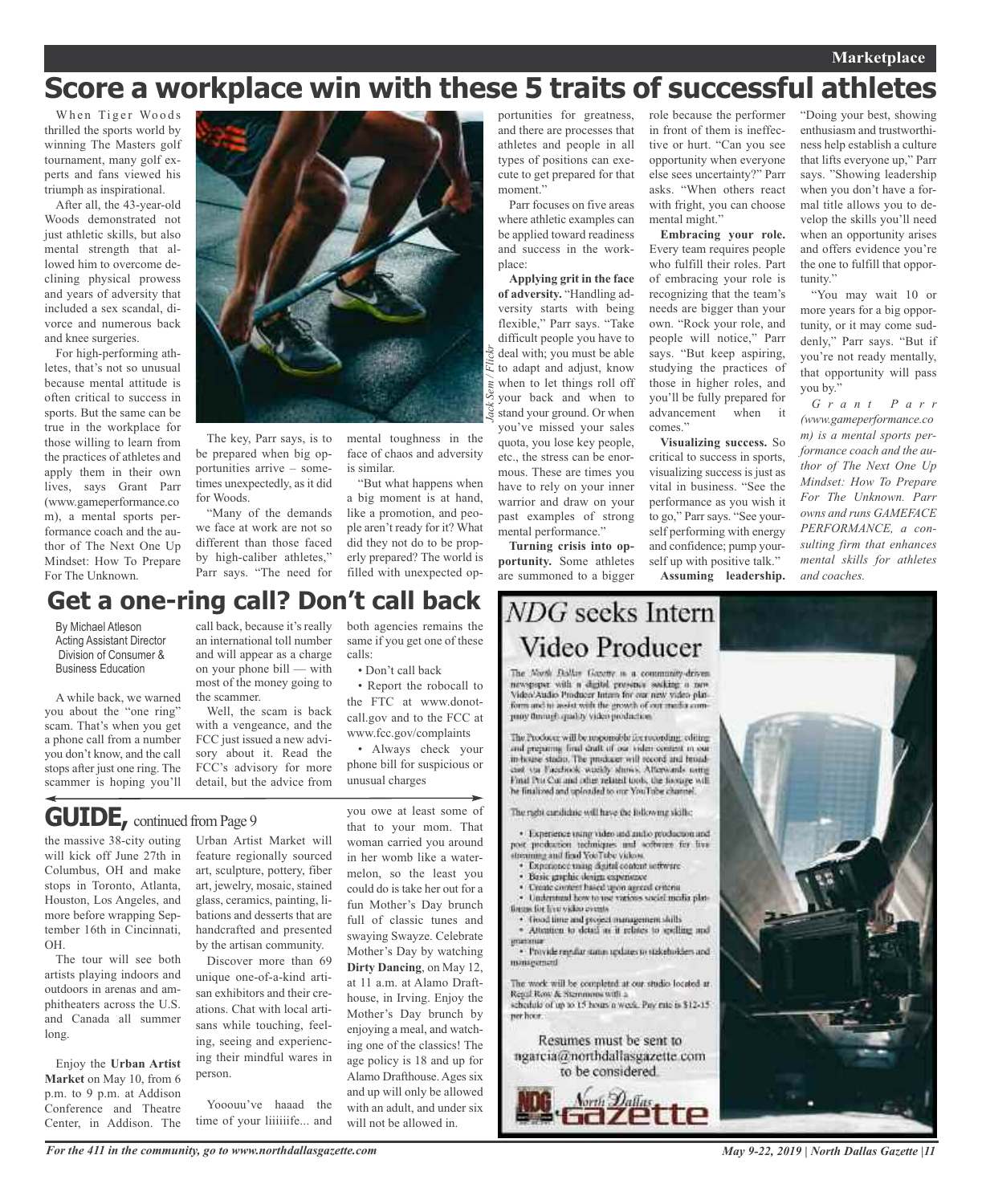# **New requirement applies to any business seeking a tax ID number**

WASHINGTON — During National Small Business Week, the Internal Revenue Service wants small business taxpayers and the self-employed to know that, starting May 13, an important change will affect the way it issues employer identification numbers, or EINs.

the business community, the agency also offered business taxpayers tips and resources for protecting their data from theft.

With identity theft on the rise in ness owners. National Small Business Week is May 5-11. For more than 50 years, the week has recognized the important contributions of America's entrepreneurs and small busiEINs and responsible parties

Beginning May 13, only individuals with tax identification numbers – either a Social Security number (SSN) or an individual taxpayer identification number (ITIN) – may request an employer identification number. This new requirement, which was first announced by the IRS in March, will

provide greater security to the EIN process by requiring an individual to be the responsible party and will also improve transparency.

An EIN is a nine-digit tax identification number assigned to sole proprietors, corporations, partnerships, estates, trusts, employee retirement plans and other entities for tax-filing and reporting purposes.

The change prohibits entities from using their own EINs to obtain additional EINs. The new requirement applies to both the paper Form SS-4, Application for Employer Identification Number, and online EIN applications.

## **Frazier House hosting Lunch & Learn class on ID theft** Licensed Financial Specialist,

"Protecting Yourself from Identity Theft" will be presented by Nahemia Lusan, Retail Personal Banker for Comerica Bank, at the May 14 Lunch & Learn Series Class at Frazier House. The session begins at 11:30 a.m.

Lusan says most fraud begins with the fraudster getting access to your personal information. Once your information falls into the wrong hands, a fraudster can begin to impersonate you to acquire goods, services and even assets.

This course will;

• review tools that may serve as an extra layer of protection

• urge participants to take ownership of their personal information

• urge participants to have an awareness of how we fall victim to Identity theft

At Comerica Bank, Lusan



drives small business development, revenue, client relations, and financial education. A Trusted Advisor with six years experience in banking, she serves in multiple roles, including that of a Bank Branch Trainer, and Customer Advocate. Prior to transitioning, she served as a Cultural Organizer for 10 years at the Jamaica Cultural Development Commission. An Honors graduate, Lusan has a Bachelor's degree in Business Administration with a major in Management from Texas Woman's University. She is currently pursuing a Masters in Finance and Cyber Security from Texas A & M University at Commerce.

The class is free and open to the public. Guests are invited to bring their lunch to Frazier House, 4600 Spring Avenue. The beverages will be provided.

To register, go to www.zwhjcoc.org, and click on Classes. For more information, email Jasmine Anderson at jasmine.anderson@zwhjcoc.org.

## **ROAF,** continued from Page <sup>2</sup>

Episcopal Church. "God is not finished with this church. God has work for us to do. Jesus has shown us the way and we are the Jesus movement, so my brothers and sisters, walk together, children, don't you get weary."

Roaf expressed excitement about "just the great opportunity for ministry" in her new office.

"I just feel so excited and so hopeful about the opportunity to partner with others to present the Episcopal Church to those who would not have, otherwise, considered becoming a part of this denomination," she said. "The Holy Spirit is blowing through the Episcopal Church in a brand-new way. And I really want people to just look beyond my race and gender and see my heart. I love Jesus Christ. He is my Lord and Savior. And I am ready to serve because I love Him and I love His people."

The West Tennessee Diocese covers all Episcopalian churches west of the Tennessee River, with more than 8,200 active members.

Roaf succeeds Bishop Don E. Johnson, who has served The Episcopal Diocese of West Tennessee as Bishop since 2001.

Roaf was chosen as the Fourth Bishop of West Tennessee in November 2018 by a vote of both clergy and lay delegates to the Annual Diocesan Convention.

Roaf earned a Bachelors degree in U.S. History from Harvard and a Masters degree in Public Affairs from Princeton. She went on to earn a law degree from the University of Arkansas, Little Rock, and clerked for the U.S. Court of Appeals Fifth Circuit for two years. She worked in commercial real estate as an associate at a New

Orleans law firm before pursuing a call to serve The Episcopal Church as clergy.

"I knew that law was not my true calling," said Roaf. "It was not my passion. I had to ask myself, 'What makes me excited and what makes me happy?' It was ministry. When I was in the altar guild or teaching Sunday School, those were the things that filled me with so much joy and so much energy. I knew I was called to ministry 15 years before I actually went to seminary. Obeying God was the best thing I ever did in my life."

Roaf attended Virginia Theological Seminary, graduating with a Masters in Divinity in 2008. She currently serves the seminary as Board of Trustees vice-chair. Roaf is the eldest of four, with one sister and two brothers. They will all be at her Consecration on Saturday.



*For the 411 in the community, go to www.northdallasgazette.com*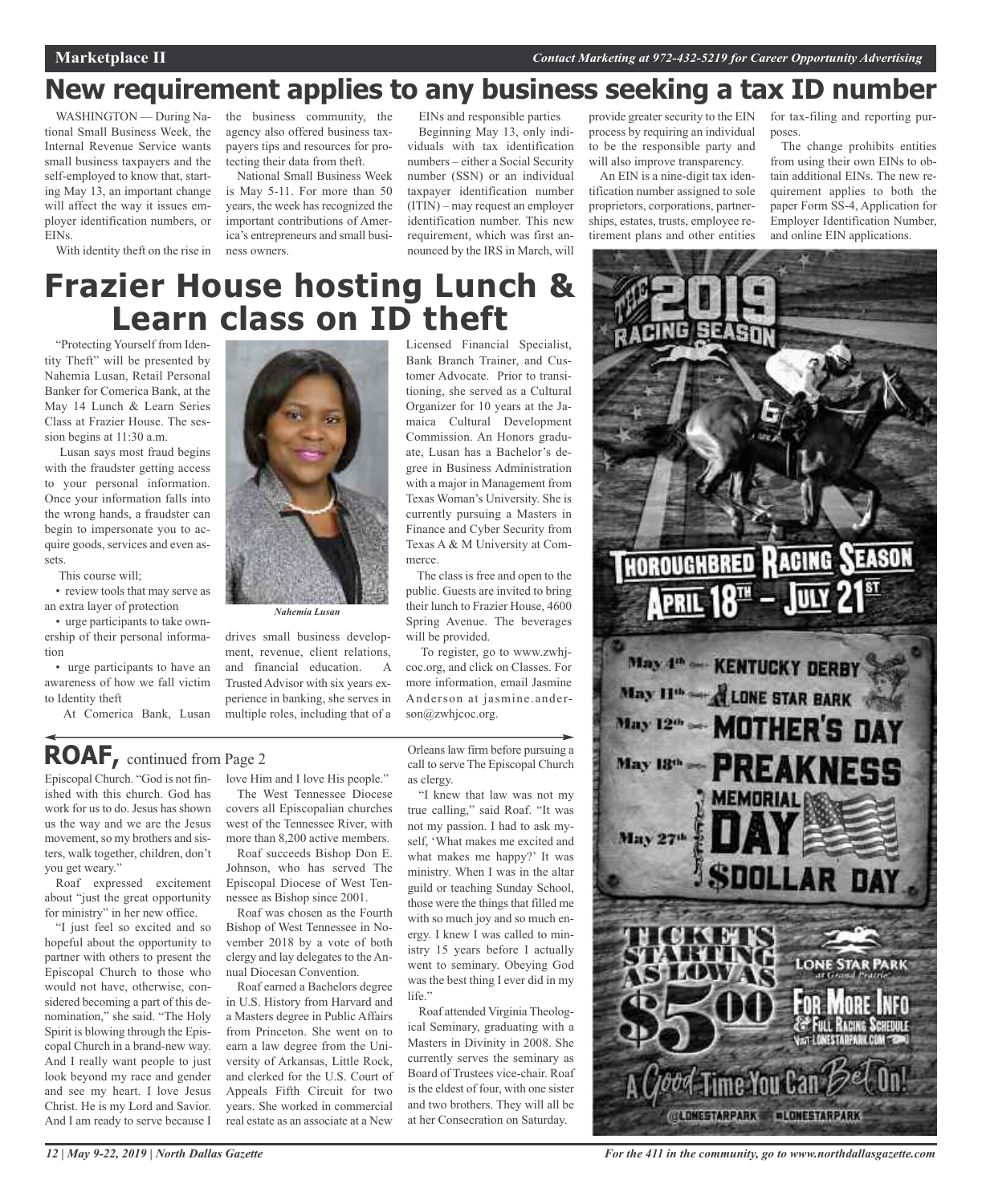# **Upcoming DFW area job fairs**

## **May 11 Grand Prairie Career Expo and Job Fair 2019**

The Grand Prairie Career Expo and Job Fair 2019 will be held on May 11, from 10 a.m. to 1 p.m. at the Grand Prairie Library, in Grand Prairie. Over 20 local DFW employers are ready to meet you! Whether you are looking for a new career opportunity or to advance in your specific field, this career expo and job fair is the place to be for Grand Prairie area job seekers. DFW companies are interested in your skills and talents. More corporations are moving to Dallas and Fort Worth so the Grand Prairie area is a perfect central location to engage job seekers. Join us to learn more about new opportunities for career advancement in DFW.

## **May 15 Nationwide Management Hiring Event Dallas**

The Nationwide Management Hiring Event Dallas will be held on May 15, from 10 a.m. to 7 p.m. at Family Dollar, 8152 Spring Valley Rd, in Dallas. Be part of a fun, upbeat team with a one-of-a-kind retailer as one of our Store Managers. Our Store Managers and Assistant Store Managers are the face of the company and are responsible for making sure that stores meet the expectations of our customers as a fully stocked, fast, fun, friendly and clean place to shop. You'll inspire and motivate your Store team to ensure engagement, support growth and drive productivity as you closely monitor sales, staffing and inventory to meet your Store's goals. This ensures that your customers leave with pleasant smiles and promise to return again and again.



### **May 18 Dallas ISD Teacher and Large Scale Job Fair**

The Dallas ISD Teacher and Large Scale Job Fair will be held on May 18, from 9 a.m. to 12 p.m. at Emmett J. Conrad High School, in Dallas. If you are interested in gaining a position for the 2019-2020 school year, Dallas ISD encourages you to attend. Come and experience the opportunity to interview with our campus principals and leaders.

If attending, please ensure to register prior to the event in order to receive job fair updates and information. Openings include: elementary, middle school, high school, Counselor, Media Speciailst, and

May 1, 2019

market locally.

Rate: Negotiable

position)

Teacher Assistant. To register visit Eventbrite.com.

> **May 22 Dallas 2019 Professional Hiring Event.** The Dallas 2019 Profes-

sional Hiring Event will be held on May 22, from 9:30 a.m. to 12:30 p.m. at Hotel Indigo, in Dallas. This Professional Hiring

Event is free to job seekers and allows you to connect face to face with top em-

### ployers.

Professional Dress is required and bringing additional copies of your resume is strongly recommended.

Register to recieve a full

list of the attending employers or submit your resume directly to the human resource managers prior to the hiring event for advance consideration at:

http://www.therecruitingnetwork.net/candidates



**Please visit our website: www.edbellconstruction.com/careers Or email your resume to: careers@edbellconstruction.com**



**Equal Opportunity Employer**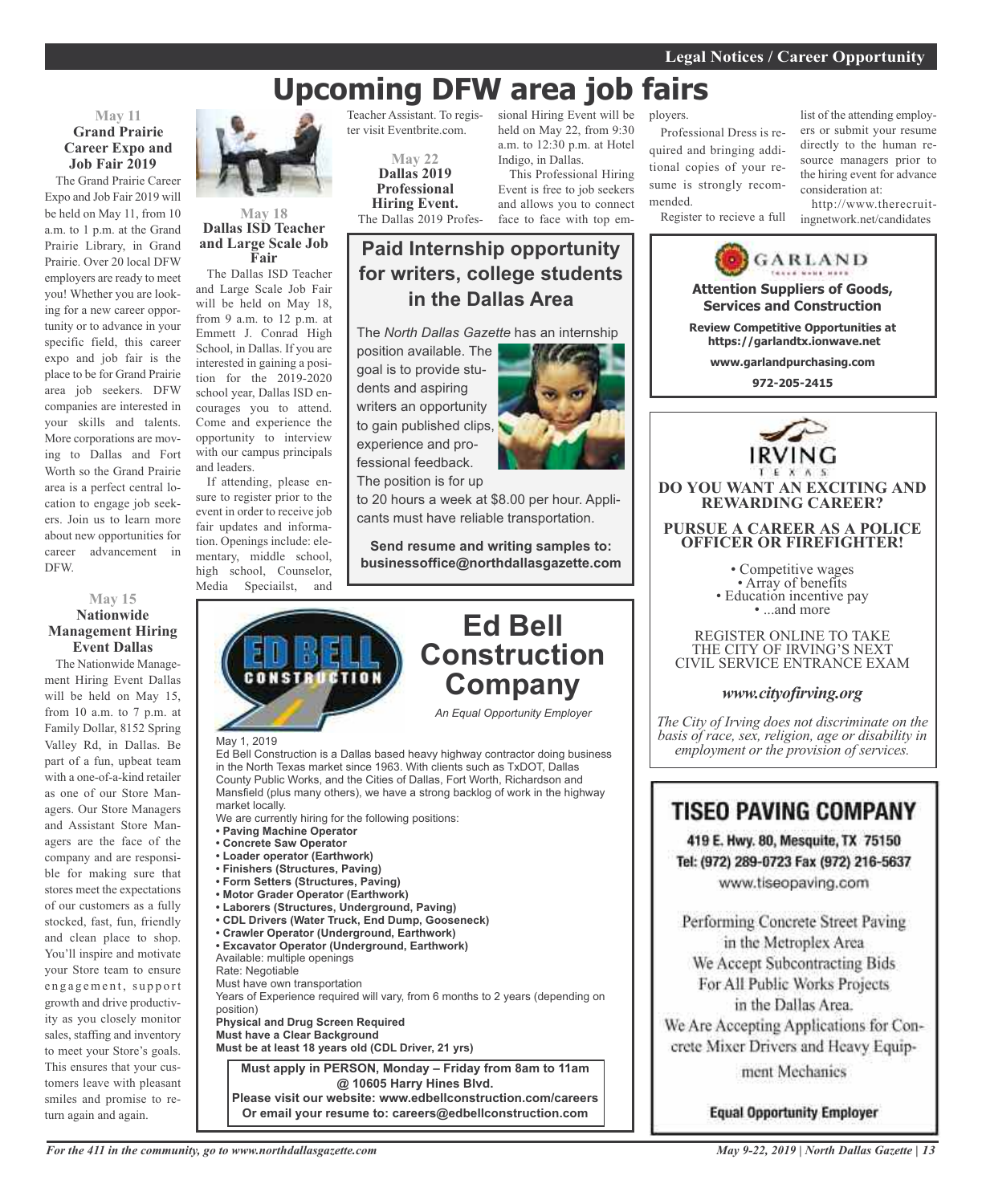## **Church Happenings** *RG Apparel is the proud sponser of this page (www.RGApparel.com)*

#### **BETHEL BIBLE FELLOWSHIP, CARROLLTON (A NEW PLACE TO BELONG)**

*NOTICE: New You, Pastor Woodson serves the community by providing "Professional Therapy and Counseling Services" on a "Sliding Fee" scale. To schedule an appointment call the Pastoral Counseling Center at 972-526-4525 or email the church at www. b e t h e l b i b l e f e lloswhip.org*

#### **May 12, 9:45 am**

Please join us in our quiet time, "Prayer and Meditation" followed by Morning Worship. You will be blessed and inspired as we celebrate service to God, our community and all mankind.

#### **May 15, 7 pm**

Join us for Wednesday's Prayer and Bible Study Class with Senior Pastor Woodson, Pastor Larry Gardner and others as we complete the study of the book "Boundaries" when to say yes or how to say no by Dr. Henry Cloud and Dr. John Townsend with supporting chapters and verses. Spiritual maturity is God's desire for you; it's Time to Grow in the Word of God.

Dr. Terrance Woodson, Senior Pastor 1944 E. Hebron Parkway Carrollton, TX 75007 972-492-4300 www.bethelbiblefellowship.org  $\mathcal{L}=\mathcal{L}^{\mathcal{L}}$  , where  $\mathcal{L}^{\mathcal{L}}$  , we have the set of the set of the set of the set of the set of the set of the set of the set of the set of the set of the set of the set of the set of the set of the set of

**FELLOWSHIP CHRISTIAN CENTER CHURCH IN ALLEN "THE SHIP" We are Saving You a Seat.**

#### **May 12, 9:45 am**

You are invited to join us in our Sunday Morning Services as we praise and worship God in the Joycie

Turner Fellowship Hall, followed by our Worship Services; and bring someone with you, you will be blessed. It's for God's glory and honor.

## **May 15**

Join us in our Wednesday's 12 Noon-Day Live, Prayer and Bible Study class and/or our Wednesday Night Live, Prayer and Bible Study at 7 p.m. to learn more about God's Word. Be encouraged by God's plan for your maturity and His glory; and most of all; be prepared to grow.

Dr. W. L. Stafford, Sr., Ed. D. Senior Pastor 2450 K Avenue #300 Plano, TX 75074 972-379-3287 www.theship3c.org www.visitF3c.org  $\overline{\phantom{a}}$  , and the set of the set of the set of the set of the set of the set of the set of the set of the set of the set of the set of the set of the set of the set of the set of the set of the set of the set of the s

**INSPIRING BODY OF CHRIST CHURCH, Let's Go Fishing! MATTHEW 4:19**

**May 10, 8 p.m.**

All men are invited to Men's Ministry meeting each Friday night at 8 pm, (IBOC promotes proactive male leadership.)

**May 12, 10 a.m.** Please join us for our Morning Service; and don't forget to invite family and friends to join us as we cel-

**May 13, 7 p.m.** You are invited to Monday School to see what God has to say to us in His Holy Word.

Jesus Christ.

Pastor Rickie Rush 7701 S Westmoreland Road Dallas, TX 75237 972-372-4262

# **IRS Problems? Call Kedra** 469.449.9833 Kedra A. Flowers CPA PC

www.**IRSsafe.com** 

## **Cemetary Space Broker will make you offer on your cemetery plot**



• Inherited plot and can't sell it? • Bought plot years ago and your plans have changed? • Singles space or Side by Side spaces is okay. We will make you a "cash offer" on your cemetery plot today! If you get voice mail-leave message phone number and information on cemetery space. We will get back to you

## **Call Us Today!!!!!!!! 972.432.5219**

Dr. Sam Fenceroy, PhD Senior Pastor and Pastor Gloria Fenceroy 300 Chisholm Place Plano, TX 75075 972-633-5511 www.mocop.org

## **SHILOH MBC IN PLANO (WHERE COMMUNITY BECOMES FAMILY)**

**May 12, 8 and 11 am** You are invited to our Worship Services as we honor God for His goodness and faithfulness.

**May 13, Women's Week** Mark your calendar,

Shiloh's Annual Women's Week celebration will be the week of May 13-19. This year's theme is "Women Called and Prepared to Serve." Ladies are asked to wear white attire with turquoise scarves.

#### **May 15, 7 pm**

You're invited to our Wednesday's Bible Study class; you will learn what God has to say to us. Come and be encouraged by God's plan for your spiritual growth and His glory.

Dr. Isaiah Joshua, Jr. Senior Pastor 920 E. 14th Street Plano, TX 75074 972-423-6695 www.smbcplano.org

NDG now has a "Special Advertising Package" for churches and non-profit organizations that need to let the community know about your Special Event.

## Opportunity You Can Measure...

## **Church Events**

- Church Anniversary
- Pastor's Anniversary
- Women's Day
- Men's Day

## **Non-Profit Org. Events**

- Fundraisers
- (Concerts)
- Special Events
- (Personal or Community)

## Special Rate \$199

(Black & White, per insertion) Ad size - 4.905"x 6"(Quarter Page, B&W) (NOTE: Color Ad \$75 extra per inserion) Production disclaimer - NDG ad meake-ready is not included in promotion.

Layout/production of "copy ready"ad will be a nominal extra cost. E-mail ad copy to:

> Marketing@NorthDallasGazette.com or call our Marketing Department today!





*14 | May 9-22, 2019 | North Dallas Gazette*

*For the 411 in the community, go to www.northdallasgazette.com*



www.Ibocchurch.org  $\mathcal{L}_\text{max}$  , which is a set of the set of the set of the set of the set of the set of the set of the set of the set of the set of the set of the set of the set of the set of the set of the set of the set of the set of

**MT. OLIVE CHURCH OF PLANO (MOCOP) (Uniting the Body of Christ for World Impact)**

**May 12, 10 a.m.**

## **May 15, 7 pm**

You're invited to our Wednesday's Bible Study class; you will learn what God has to say to us. Come to be encouraged by God's plan for your spiritual growth and His glory.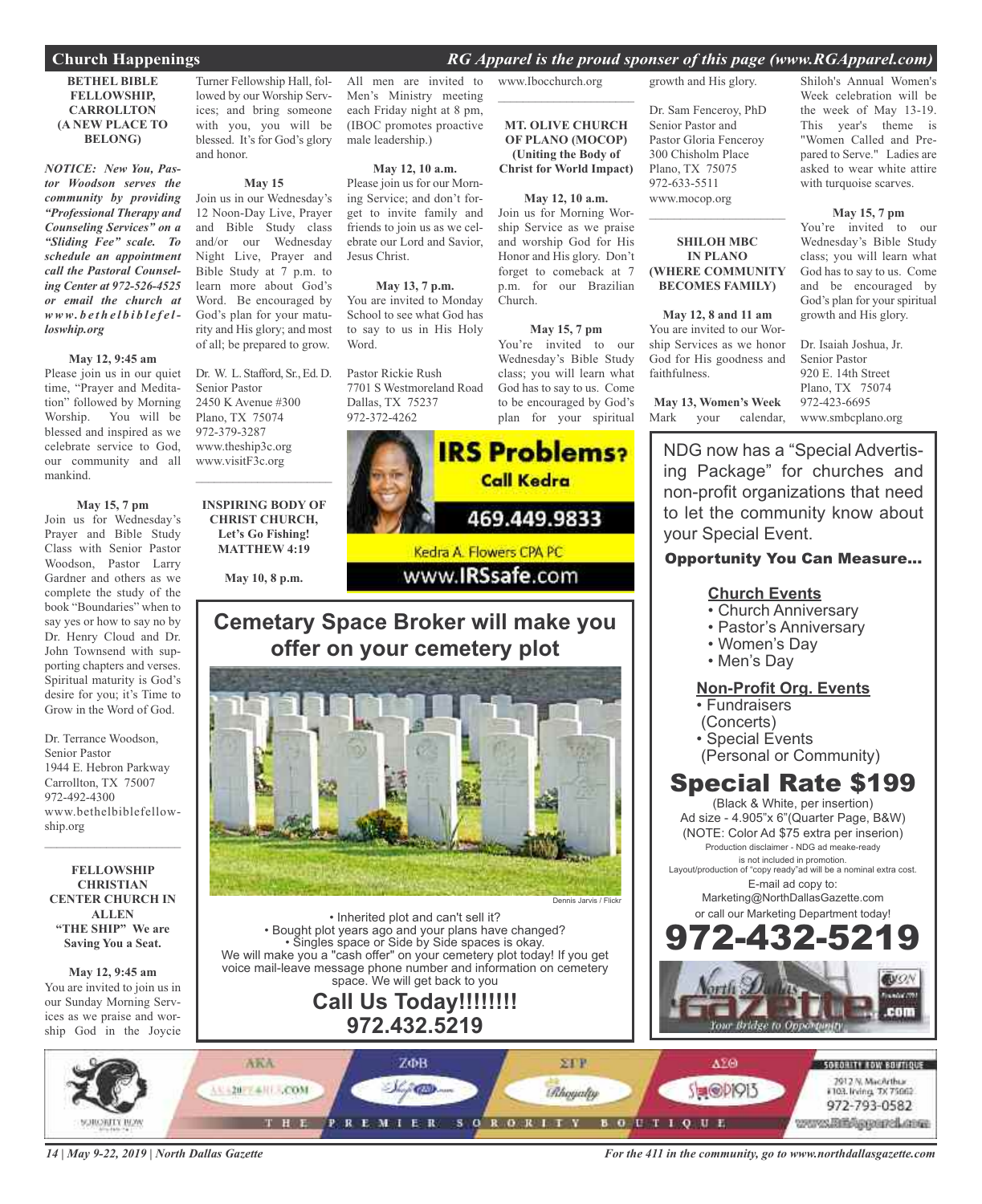# **The Proper Foundation**



*Send email to: businessoffice@ northdallasgazette.com to sign up for Sister Tarpley's weekly electronic newsletter.*

Except the LORD build the house, they labour in vain that build it: except the LORD keep the city, the watchman waketh but in vain. It is vain for you to rise up early, to sit up late, to eat the bread of sorrows: for so he giveth his beloved sl e ep . **Ps a lm 127: 1 - 2** (KJV)

Imagine spending years building an expensive home with the finest materials and

craftsmanship. It is a work of art, and the project is almost complete. As the day arrives to move in, a building inspector arrives and hands you a notice that condemns your beautiful home because it doesn't meet code.

Many Christian believers who invest years in their lives will one day stand before the Lord and realize they were building the house, not the Lord. God is very picky about motives behind the actions. Before we act, we must ask why? Why are we doing what we are doing? Has God called us to this task? Is the real motive purely financial? Control? Or, is it prestige? If any man builds on this

foundation using gold, silver, costly stones, wood, hay or straw, his work will be shown for what it is, because the day will bring it to light. It will be revealed with fire, and the fire will test the quality of each man's work (**1 Corinthians 3:12-13**).

David learned this principle by the end of his life. Throughout his life he had learned that God always tested him to find out what was in his heart, and what his motive was in his actions. David instructed his son to "...acknowledge the God of your father, and serve Him with wholehearted devotion and with a willing mind, for the Lord searches every heart and understands every motive behind the thoughts" (**1**

#### **Chronicle 28:9a**).

Be thankful that God has called you to a purpose on this earth. Be grateful for your salvation in Jesus Christ and the power God has given you through His Holy Spirit. As you start a new day, "run straight toward the goal to win the prize that our God's heavenly call offers in Christ Jesus" (**Philippians 3:14**).

May you have a clear mind, a pure heart, and even a touch of wisdom to do what is good and right and productive this day

May your life and work glorify God and be pleasing in His sight. In the name of Jesus.



## **JONES,** continued from Page <sup>2</sup>

cused fields of study.

So far, 58 DISD students have received the scholarships, now topping \$1.1 million – funded by Deloitte partners, principals and professionals in North Texas.

The NTPGA also employs two Fairway to Success recipients as interns each summer. It furthers the intern's golf education that began on their high school campuses through Fairway to Success.

"The Fairway to Success Scholarship program goes the extra mile to provide more than just an opportunity to go to college. The program gives all seniors, who choose it, the opportunity to gain mentorship, learn to play golf, and grow as a student", said Sandi Massey, Principal of Thomas Jefferson High School.

Naomi can be found spending her free time reading if she is not working,

studying or being involved in school activities. She currently serves as the class President for Lincoln High School. Naomi is very involved with the radio/TV program at Lincoln and serves as a videographer for the soccer and baseball teams.

Her responsibilities as the head media producer is to film, edit, and produce quality video footage. She has participated on the academic decathlon team junior and senior year, winning gold medals in multiple categories.

Naomi has interned at the Dallas Public Library, as well as at Oncor Electric Delivery. She is currently working at a local YMCA in the child watch program. Naomi will be attending the University of North Texas at Denton as a first generation college student and plans to study public relations.

*Church Happenings is a weekly calendar of religious services produced by the North Dallas Gazette. To make additions or corrections to the calendar, contact: religion@northdallasgazette.com*

*For the 411 in the community, go to www.northdallasgazette.com*



*Devin Previlon, excited as he admired the TrueColor Band-Aids for people of color to match his skin, it was brought to the Race Reconciliation meeting at Redeemer Church in Carrollton on Frankford Road, lead by Pastor Dieula.*



*May 9-22, 2019 | North Dallas Gazette | 15*